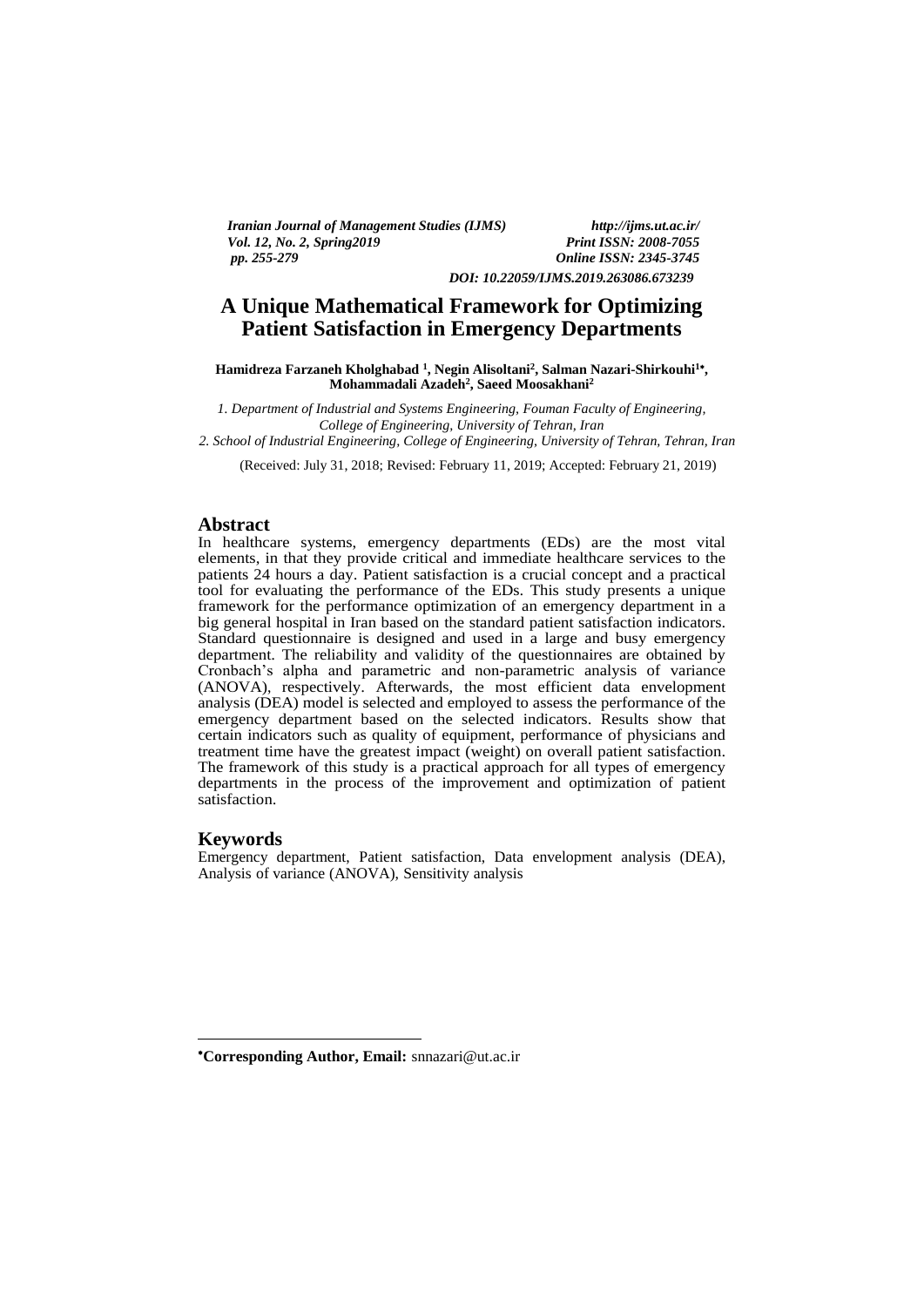# **Background**

Nowadays, patient satisfaction as a concept has attracted extensive attention in healthcare systems. This concept is considered as one of the main goals and priorities of healthcare systems and is discussed as one of the most important results of attending to the quality and delivery of health services. Patient satisfaction can be a substantial source of information for the identification of problems and provision of comprehensive programs in order to develop and improve health services. The quality of services provided for the patients in a hospitals' emergency department (ED) and patients' satisfaction with the provided services can be used as a characteristic of the overall condition of delivery services in the hospital (Gibbons et al., 2018; Gupta, Rodeghier, & Lis, 2013; Schoenfelder, Klewer, & Kugler, 2011).

Also, patient satisfaction is one of the most important factors for the evaluation of the quality of the emergency department services, which is the outcome of the healthcare systems. Nowadays, EDs pay more attention to the patient satisfaction than any time, especially after the emergence of new managerial concepts and the verification of their significant role in the medical world. In comparison with the other hospital departments, EDs meet more intensive challenges which may lead to the decreased satisfaction of the patients. Satisfaction is the basis on which the patient decides to use the services provided by the ED next time or to recommend it to the other patients. Low patient satisfaction may lead to lower medical cooperation, which can cause resource loss and low quality of the clinical services. Thus, one of the main goals of all the medical care centers is to make the patients satisfied with their righteous demands, and this fact should be considered as an outcome indicator. Although the EDs can never satisfy all their clients, they can study some scales to attain the capability of making satisfaction for all the clients. Therefore, one of the key approaches for the improvement of the performance of the care units is to make the patients more satisfied and the EDs are not exceptions in this regard (Abo-Hamad & Arisha, 2013; Luscombe & Kozan, 2016; Newcomb et al., 2017; Taylor, Kennedy, Virtue, & McDonald, 2006).

Attention to the community health is a top priority of each country's development plans. Health practitioners always try to utilize available resources in order to provide the best and the highest quality services for the community. As the pillars of development, productivity and efficiency are the most common tools for measuring and evaluating the performance of an organization. In order to assess the productivity and efficiency of the organizations, various methods have been offered. In a general assortment, these methods can be classified into parametric and non-parametric groups. Parametric methods are based on the econometric models and microeconomics, and are generally on the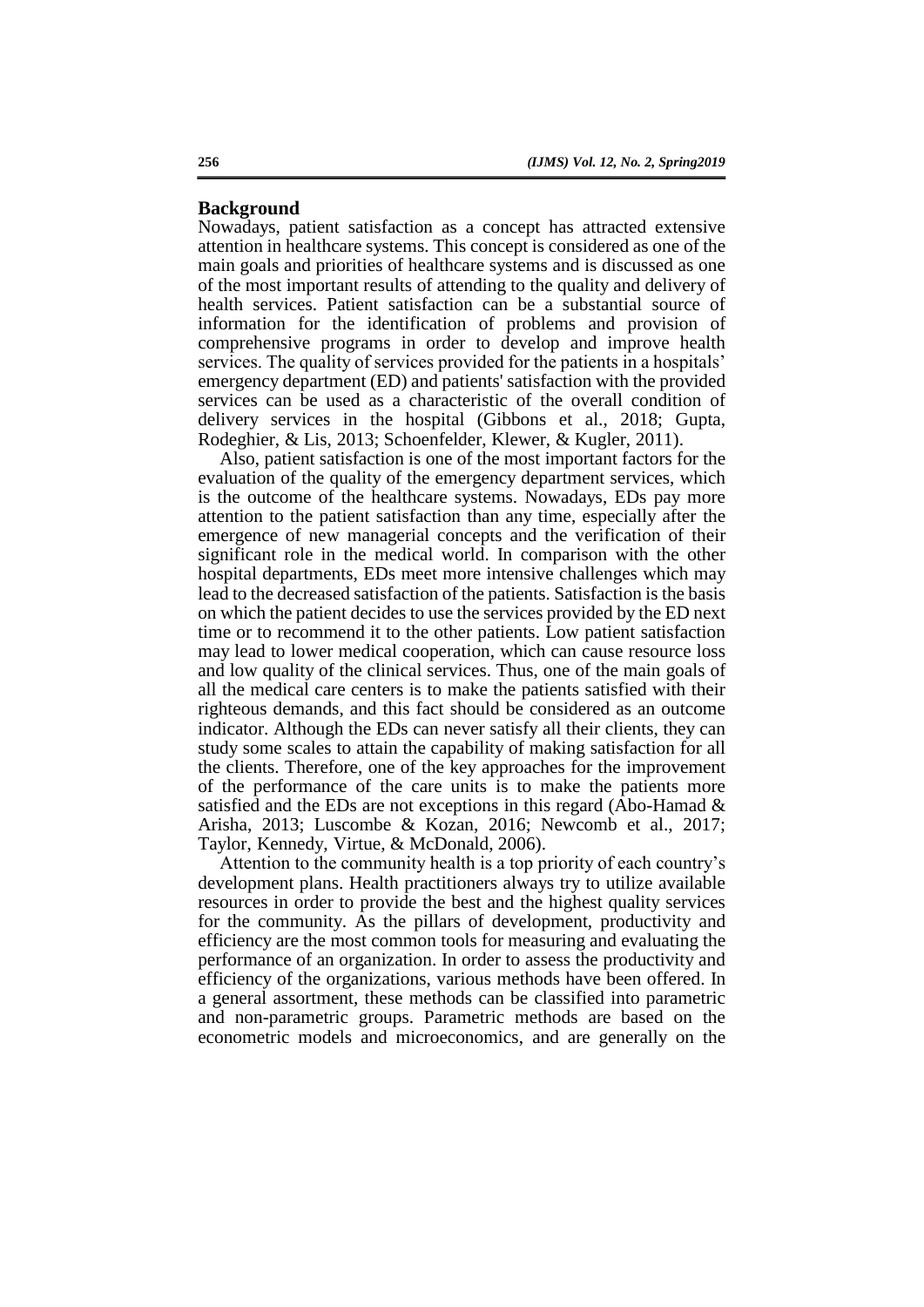basis of regression analysis that uses panel data production function or cost function estimation. By using the cost function estimation and taking into account the estimated function, the performance of the units is measured. In contrast, non-parametric methods do not follow these assumptions. Data envelopment analysis – as an efficient nonparametric method – includes techniques and procedures for evaluating the efficiency and productivity of decision making units (DMUs). In this method, unlike the other numerical methods, identifying the weights and assigning them to the inputs and outputs are not necessary. Also, this method does not require predefined functional forms such as statistical regression method or a clear form of production function such as parametric methods. Table 1 shows a classification of the efficiency measurement methods of the organization performance.

| Table 1. Classification of the efficiency measurement methods |                                                                              |                                                |  |  |  |  |  |
|---------------------------------------------------------------|------------------------------------------------------------------------------|------------------------------------------------|--|--|--|--|--|
| <b>Measurement</b><br>method                                  | <b>Parametric</b>                                                            | Non-parametric                                 |  |  |  |  |  |
| <b>Deterministic</b>                                          | Parametric mathematical<br>programming<br>Deterministic frontier<br>analysis | Data envelopment analysis<br>(DEA)             |  |  |  |  |  |
| <b>Stochastic</b>                                             | Stochastic frontier<br>analysis                                              | Stochastic data envelopment<br>analysis (SDEA) |  |  |  |  |  |

The main aims of this study are: (1) Presenting a new practical framework for assessing and optimizing the patient satisfaction in a large emergency department through standard patient satisfaction indicators; (2) Investigating the impact of patient satisfaction on overall performance of the emergency department; (3) Proffering effective solutions to increase the level of patient satisfaction and improve the performance of emergency department.

The remainder of this paper is organized as follows. Literature review is discussed in section 2. Section 3 presents the methodology of this study. Numerical tests and results of the case study are provided in Section 4 and finally, conclusion remarks about the obtained results are expressed in Section 5.

## **Literature Review**

The performance of the hospitals and EDs in uninterrupted serviceability is their most important characteristic (Gul, Celik, Gumus, & Guneri, 2016). Extensive studies have been conducted about this subject, mostly in medical and medicinal fields. Valdmanis (1992) studied state hospital of Michigan in order to compare the performance of the private hospitals and state hospitals and to investigate the effect of the type of ownership. For these purposes, data envelopment analysis was employed and by using sensitivity analysis, it was demonstrated that the results are reliable. Grosskopf and Valdmanis (1993) compared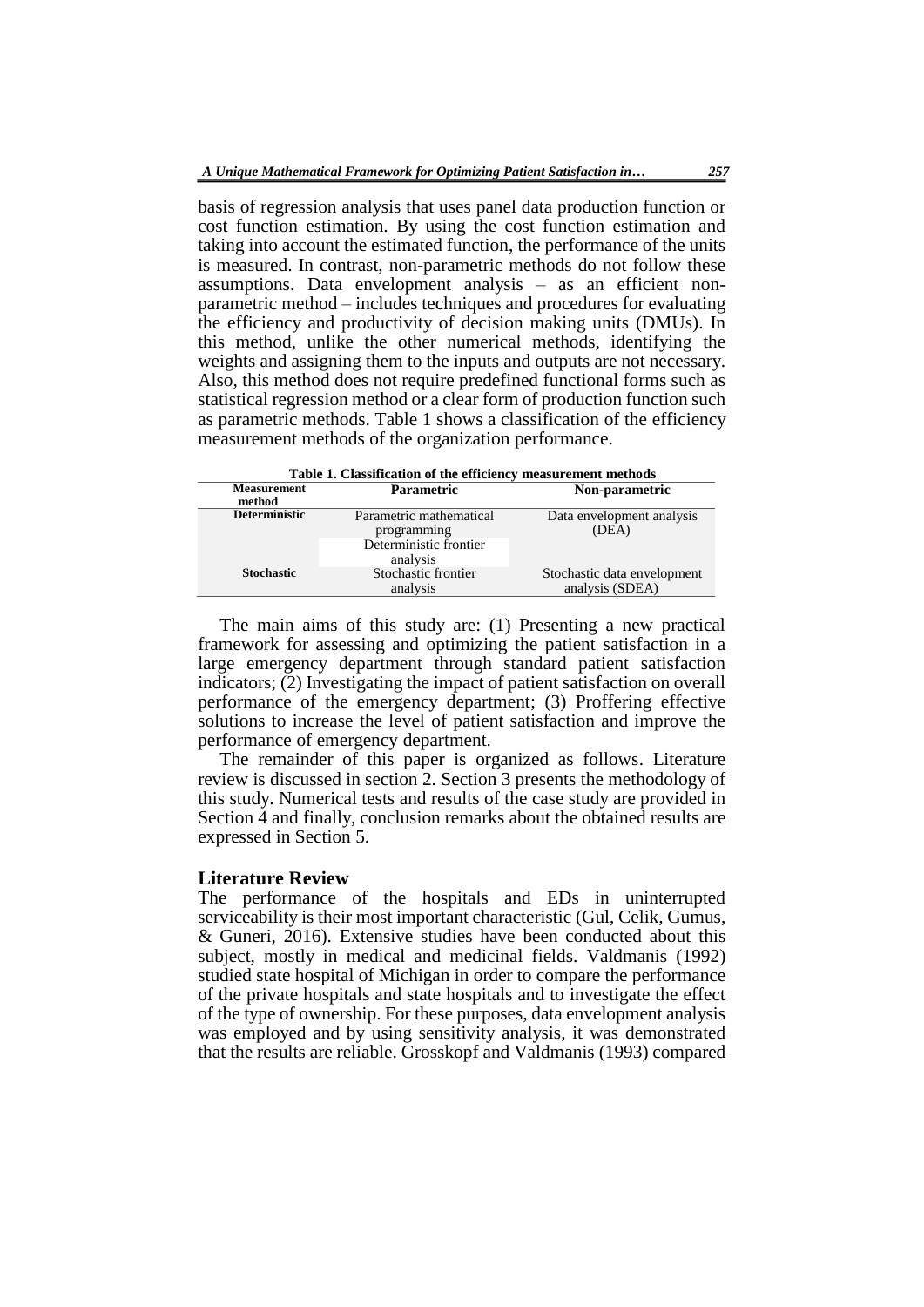the performance of Californian hospitals through non-parametrical approaches. They compared the hospitals in terms of the technical dimensions and productivity using the inputs and outputs of the hospital system; accordingly, the performance of all the hospitals was determined. The results of their research were divergent for all the hospitals. Their proposed method can be used as an efficient approach to estimate the performance of hospital. Zavras, Tsakos, Economou, and Kyriopoulos (2002) applied DEA to study the performance and efficiency of Grecian healthcare centers. Personnel size, various medical units, and number of clients were considered as the inputs. The obtained results indicated that the healthcare centers are equipped with the advanced technology, and utilizing the high quality equipment for performing the tests leads to the higher productivity. Evaluating the performance of organizations using data envelopment analysis requires exact inputs and outputs, but unfortunately the majority of the dates are not exact in reality. Hence, Lertworasirikul, Fang, Joines, and Nuttle (2003) used fuzzy data to examine the systems with fuzzy input(s) and output(s). They introduced a novel method to analyze such ambiguous data and accordingly, they presented a numerical experiment. Harrison, Coppola, and Wakefield (2004) employed DEA to examine the efficiency of the federal hospitals in United States. To assess the efficiency, they addressed four inputs including operating expenses, hospital beds, full time employees and service complexity and two outputs including admissions and outpatient visits. To measure the efficiency of Europe health systems, Popescu, Asandului, and Fatulescu (2014) considered health expenditure and immunization rate as the input variables and survival rate and tuberculosis rate as the output variables. The results of their study indicated that among 27 countries, the health systems of Finland, Greece and Luxembourg have the highest efficiency.

Many studies in the field of assessing the health systems have been carried out in Greece; and the methods used in these studies are mainly parametric. Kounetas and Papathanassopoulos (2013) aimed to measure the performance of the hospitals in Greece. They applied bootstrapped DEA and used different combinations of inputs and outputs to determine the factors that affect the efficiency of the hospitals. Also, Halkos and Tzeremes (2011), Mitropoulos, Mitropoulos, and Sissouras (2013), and Athanassopoulos and Gounaris (2001) have employed various models of DEA and non-parametric methods in order to assess and measure the efficiency of the public health systems in Greece.

Numerous performance assessment researchers have attempted to review the papers published in the field of health systems. Hollingsworth (2003) investigated 188 studies that had been conducted by the end of 2002 for assessing the efficiency of the healthcare systems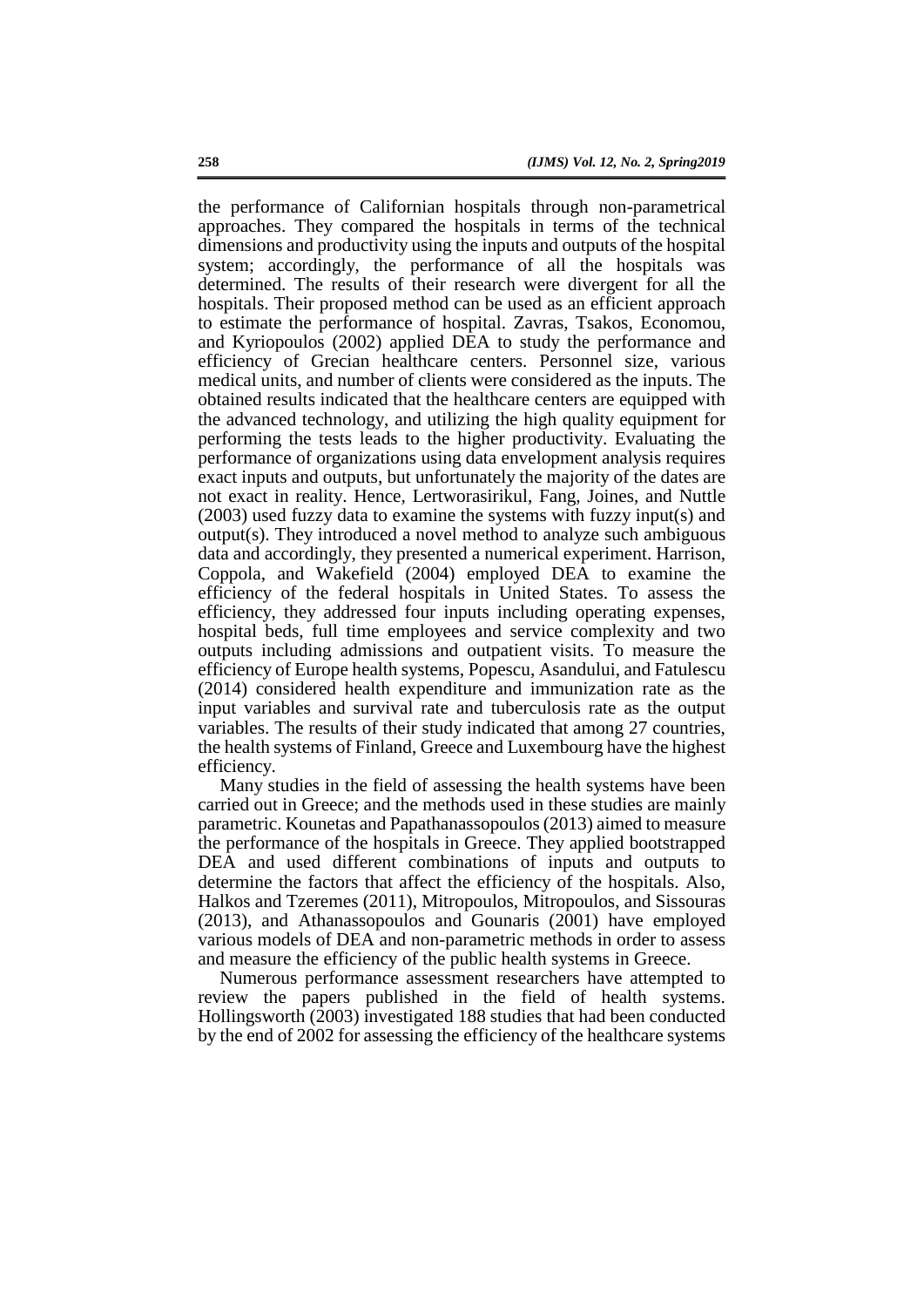using the frontier efficiency measurement. They found out that the nonparametric methods in performance evaluation were used more than the other methods. Moreover, O'Neill, Rauner, Heidenberger, and Kraus (2008) reviewed over 79 papers published from 1984 to 2004 which examined the performance of the hospitals by using the DEA. Their research displayed remarkable differences among the obtained results of various models of DEA and different combinations of inputs and outputs. Furthermore, in a systematic review, Hussey et al. (2009) examined remarkable papers from 1990 to 2008 which have been published in the context of the efficiency evaluation of the healthcare systems.

Paying sufficient attention to the patient satisfaction and soliciting their opinion are of grave importance for the activities that evaluate the performance of the healthcare (Kol, Arıkan, İlaslan, Akıncı, & Koçak, 2018; Li et al., 2016). Pink, Murray, and McKillop (2003) investigated the relationship between the healthcare's efficiency and patient satisfaction in the hospitals of Ontario, Canada. The results of their study showed that the practitioner intuition of higher patient satisfaction achieved at the expense of efficiency was borne out by the hospitallevel data. Soares and Farhangmehr (2015) studied the patient satisfaction and concluded that factors of hospitalization duration, care quality, hospital personnel-patient encounter, and quality of equipment and technology have the greatest effect on the patient satisfaction. Draper, Cohen, and Buchan (2001) presented the patient satisfaction results of the healthcare centers and showed how one can use the results of analyzing patients' opinions for the purpose of planning and policy making in the related organizations.

In some cases, there is a lag between consumption inputs and production outputs. For instance, an effective approach was developed by Özpeynirci and Köksalan (2007) in order to allocate the efficiency value to DMUs regarding to the time lag between the input and output states.

According to three inputs including the average encounter time per patient visit, the average number of laboratory tests per patient visit and the average number of radiology orders per patient visit and also the rate of non-return patient visits within 72 hours as the output, Fiallos, Patrick, Michalowski, and Farion (2017) applied a DEA model to develop an efficient tool for evaluating the performance of pediatric emergency department physicians. Osman, Berbary, Sidani, Al-Ayoubi, and Emrouznejad (2011) offered a DEA model to assess and measure the performance of nurses in the intensive care unit of a hospital in Lebanon. Their proposed model classified nurses into two groups: efficient and non-efficient; and the efficient nurses were employed to train the non-efficient ones. Since overcrowding and long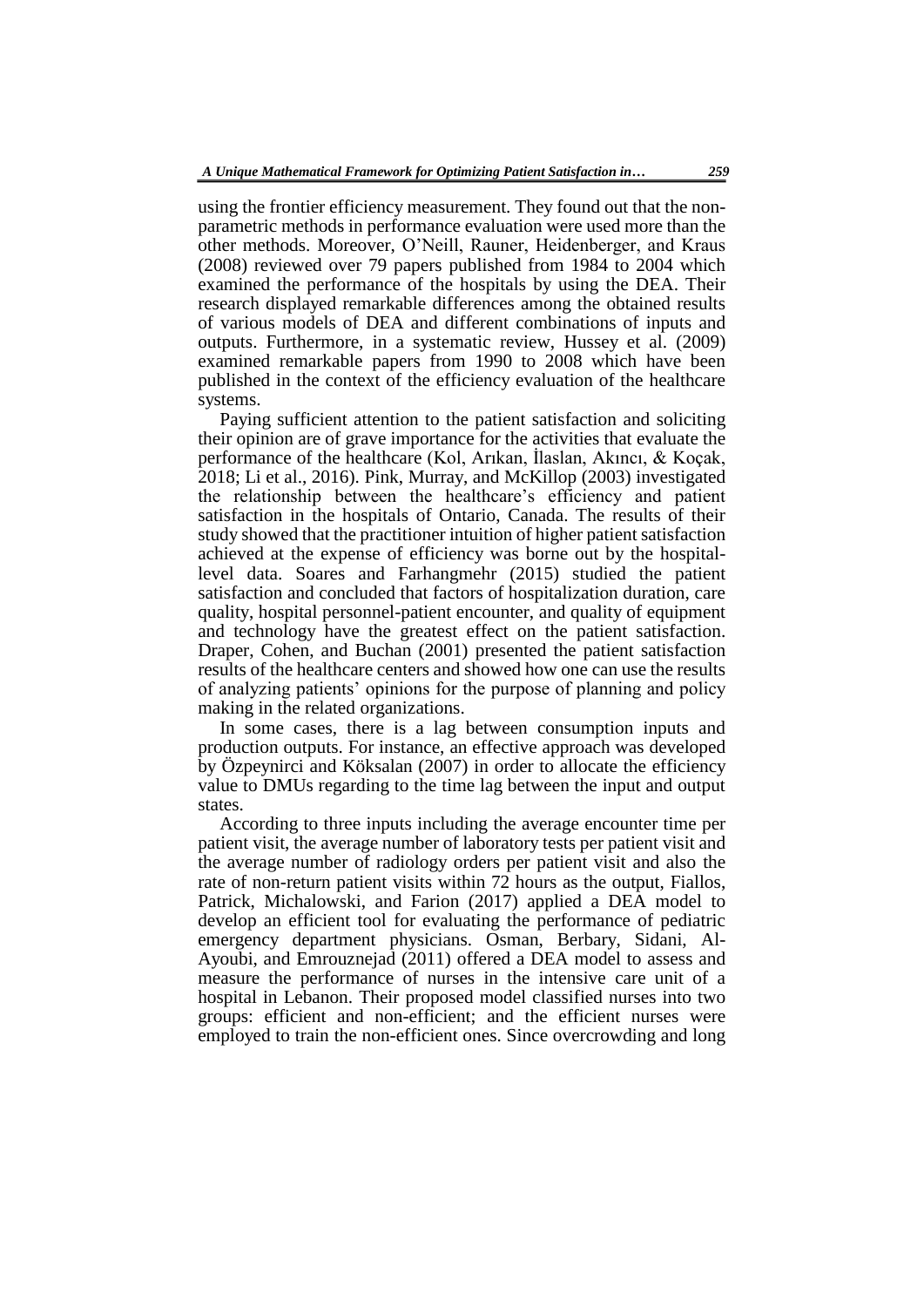waiting time are among the most common problems of the patients in the emergency departments, Al-Refaie, Fouad, Li, and Shurrab (2014) utilized simulation and DEA to determine the best scenario. The aims of their proposed approach were to reduce the patient waiting-time, improve the nurses' performance, and enhance the number of patients receiving services.

According to the literature, many studies have evaluated the performance of the medical care centers, hospitals and emergency departments by using various methods and approaches. But, these studies have not considered the impact of patient satisfaction on the overall performance of the emergency departments. They have mostly concentrated on performance based on the medical and medicinal factors. In this paper, a new framework is presented based on DEA and ANOVA to optimize the patient satisfaction and consequently, to evaluate the performance of the medical care centers and hospitals. Better said, the indicators defined in the questionnaire assess their satisfaction by measuring important criteria for patients and their fellows. Hence, patient satisfaction will lead to the ED assessment according to what was mentioned in the previous articles. Patient satisfaction assessment and the subsequent evaluation of the ED provide a new framework that identifies the quality of the activities performed in the system. This framework is a unique framework due to the simultaneous evaluation of patient satisfaction and ED performance.

The most important features of this study versus other remarkable studies are shown in Table 2. Accordingly, the most important features are divided into two fundamental and technical categories. Fundamental categories include indicators for ED performance evaluation and technical categories are related to the evaluation technique.

| <b>Fundamental Indicators</b> |                          |                   |                         |                        |                      |                         | <b>Technical</b><br><b>Indicators</b> |                                        |  |
|-------------------------------|--------------------------|-------------------|-------------------------|------------------------|----------------------|-------------------------|---------------------------------------|----------------------------------------|--|
| Author(S)                     | Emergency<br>environment | Treatment<br>time | Doctors'<br>performance | performance<br>Nurses' | Equipment<br>quality | satisfaction<br>Patient | DEA                                   | <b>ANOVA</b><br>Sensitivit<br>analysis |  |
| <b>Valdmanis</b><br>(1992)    |                          |                   |                         |                        |                      |                         |                                       |                                        |  |
| Draper Et Al.<br>(2001)       |                          |                   |                         |                        |                      |                         |                                       |                                        |  |
| Zavras Et Al.<br>(2002)       |                          |                   |                         |                        |                      |                         |                                       |                                        |  |
| <b>Harrison Et Al.</b>        |                          |                   |                         |                        |                      |                         |                                       |                                        |  |

**Table 2. Features of This Study versus Other Studies.**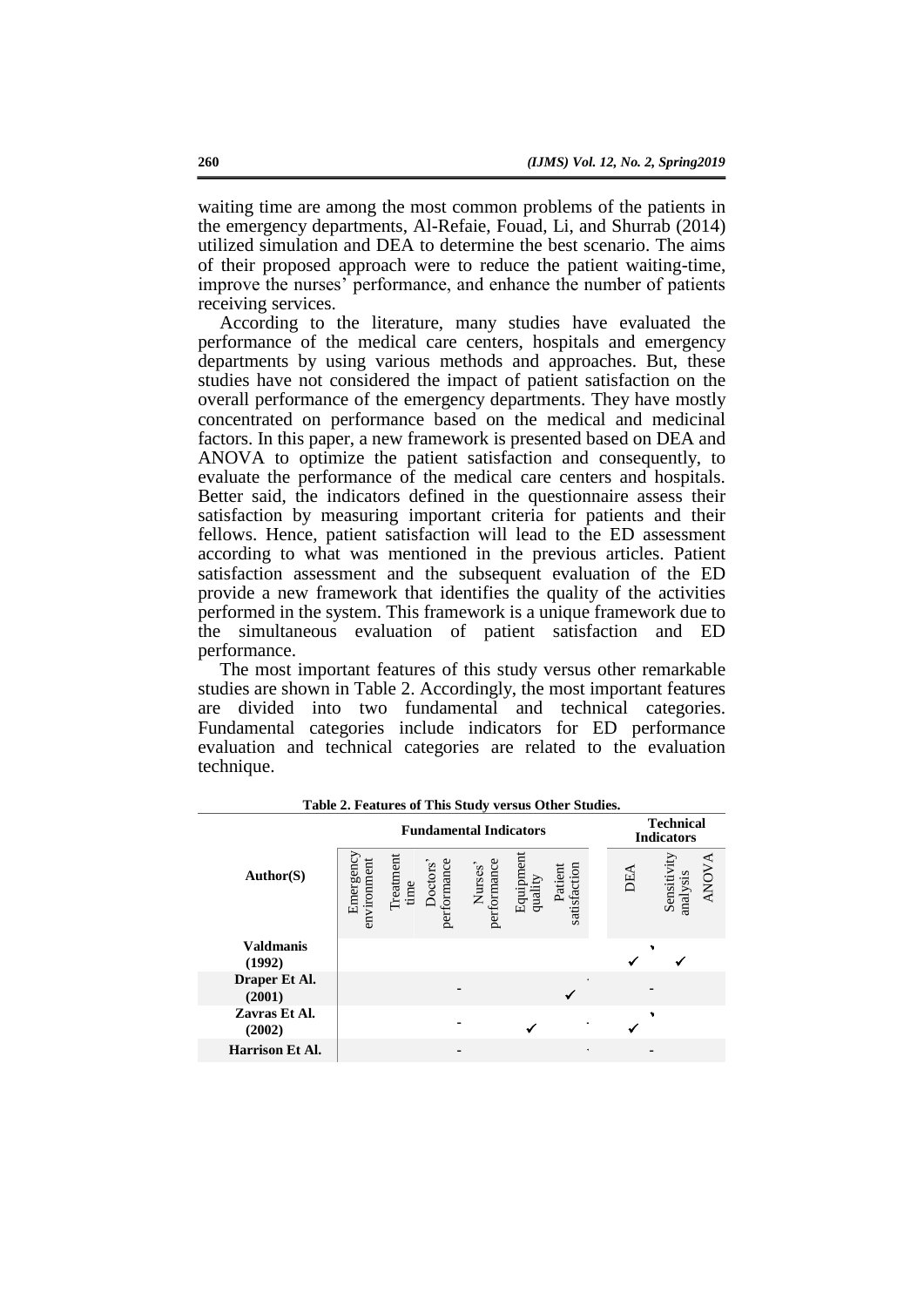| (2004)                                     |  |   |  |    |   |  |
|--------------------------------------------|--|---|--|----|---|--|
| Taylor Et Al.<br>(2006)                    |  |   |  |    |   |  |
| Abo-Hamad<br>And Arisha (2013)             |  |   |  |    |   |  |
| <b>Al-Refaie Et</b><br>Al. (2014)          |  |   |  |    |   |  |
| <b>Soares And</b><br>Farhangmehr<br>(2015) |  |   |  |    |   |  |
| Gul Et Al.<br>(2016)                       |  |   |  |    |   |  |
| <b>Fiallos Et Al.</b><br>(2017)            |  |   |  | ×. |   |  |
| <b>This Study</b>                          |  | v |  |    | ٠ |  |

#### **Research Methodology**

The structure of this study has been briefly described in Figure. 1. This flowchart shows all the steps and procedures that have been carried out for doing this research. Step 1 shows the library research and the discussions about the topic. Step 2 specifies standard patient satisfaction indicators and their items for performance evaluation. Step 3, is the determination of the indicators as input and output variables based on their nature. Step 4 shows that how the questionnaire is designed. Step 5 indicates how to gather data. Step 6 examines the reliability and validity of the questionnaire. Step 7 is the selection of the most efficient DEA model between four different models. Step 8 measures the efficiency score for each DMU, then ranks all DMUs. Step 9 involves the sensitivity analysis and the identification of significant indicators. Finally, step 10 proposes the effective solutions for the ED studied to improve the overall performance.

Assessing the performance of the units and departments has been always an important issue for the managers of healthcare centers and hospitals. "Efficiency" is known as one of the most important indexes of this assessment and is measured by the DEA approach.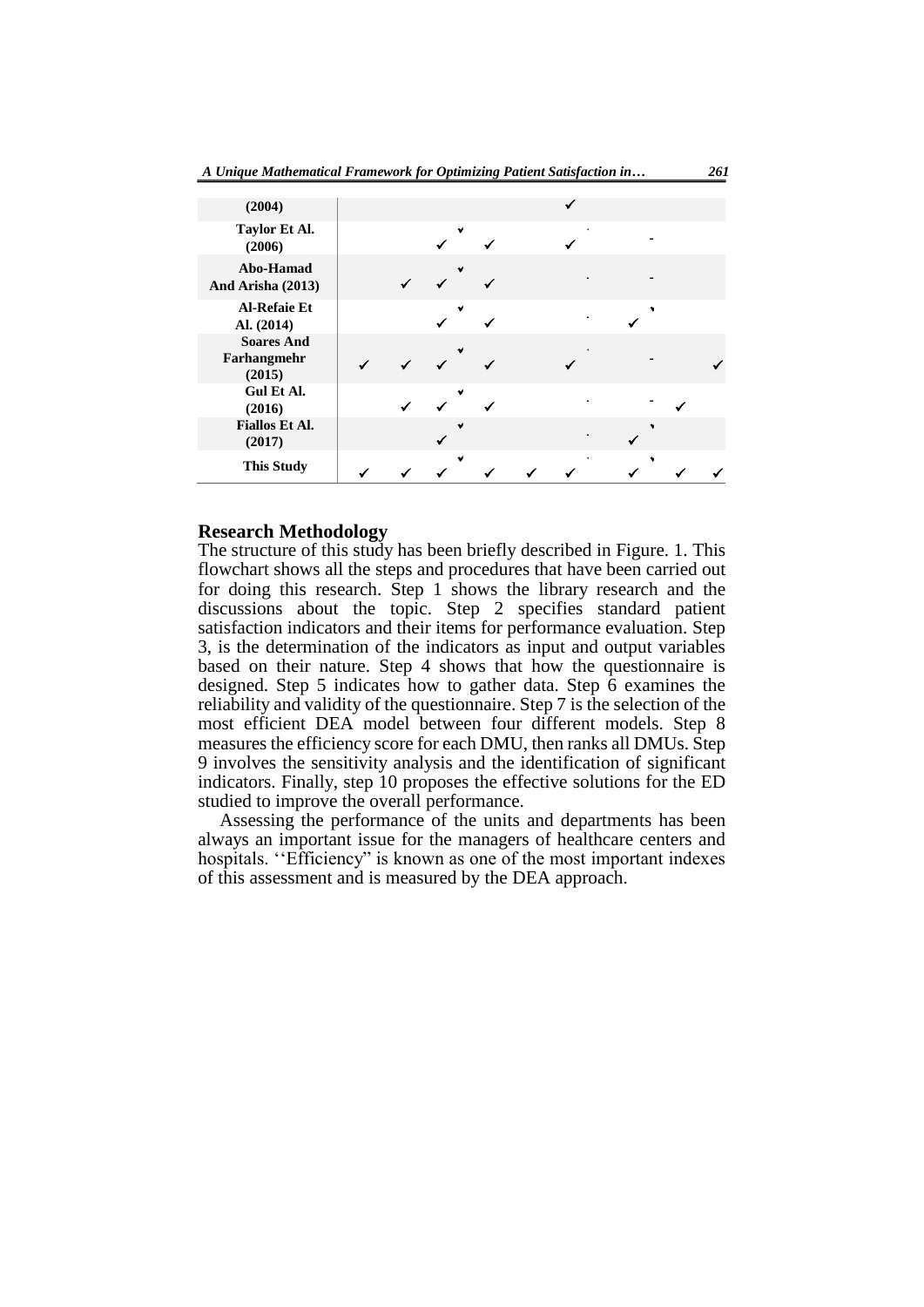

**Figure 1. The steps of this study**

## **Data Envelopment Analysis**

In recent years, data envelopment analysis (DEA) method has been identified and applied as a useful tool for evaluating the performance of the service and manufacturing units. DEA is a non-parametric evaluation method that measures the relative efficiency of a set of comparable entities which are called decision making units (Azadeh et al., 2011; Nazari-Shirkouhi and Keramati, 2017; Rezaie et al.; 2013). With its freedom from the need to specify the hypothetical form of production function and solve optimization models using real data related to the inputs and outputs of DMUs, the DEA method studies a boundary function around the inputs and outputs. This boundary includes the linear sections which not only are the most efficient units of the current performance, but also provide the analysis of inefficient units.

The advantage of DEA method is that an efficient frontier can be generalized and used as a model for similar organizations. DMUs that are placed on this boundary are assigned a value of one as the efficiency rating. For the others, DMUs will be assigned a less than one efficiency rating. Efficiency rating is defined as follows (Eq. (1)):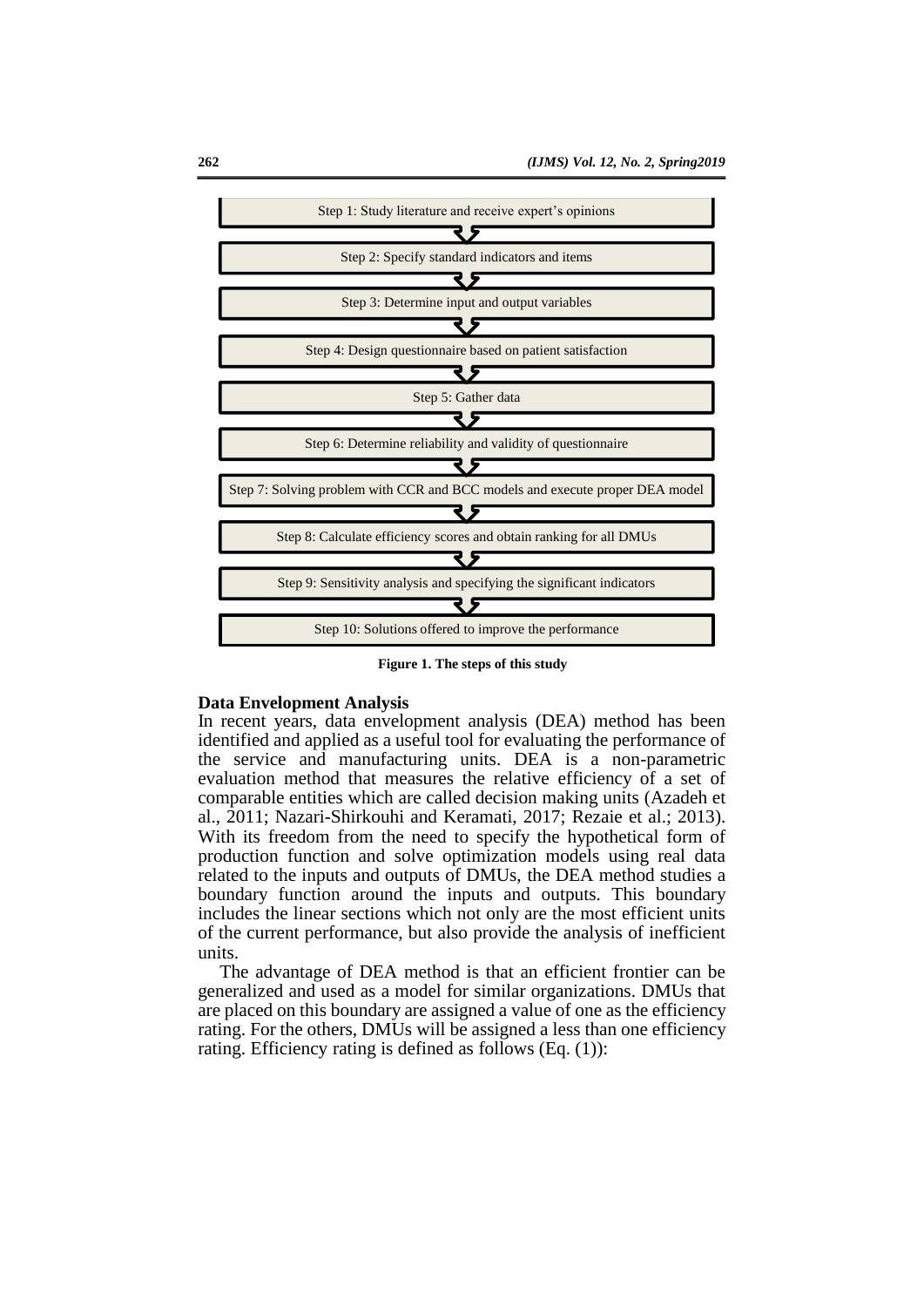$$
Efficiency = \frac{Total weighted \ outputs}{Total \ weighted \ inputs}
$$
\n(1)

In addition, to calculate the value of efficiency, the DEA method determines the amount and level of inefficiency for each input and output through comparison with a convex set of two or more DMUs on the efficient frontier.

# **DEA Models**

To apply DEA models, it is necessary to determine two fundamental characteristics: pattern view and pattern of returns to scale. The first characteristic that should be determined is the pattern view which has two types including input view and output view.

Input view: In the evaluation process with constant output level, we try to minimize the input level. In the input-oriented model, the goal is to seek the technical inefficiency as an attribute that should reduce the inputs without changing the outputs and the unit is an efficient frontier.

Output view: In the evaluation process with constant input level, we try to maximize the output level. In the output-oriented model, we are looking for the need to increase the outputs of the unit without changing the inputs in order to reach the efficiency frontier.

The reason for choosing different pattern views in some cases is that management has no control over the output and its value is fixed and vice versa; in such conditions, the nature of the input and output is determined based on the principal control on each input and output. The second characteristic that should be determined is the pattern of returns to scale. Returns to scale indicates a link between changes in the inputs and outputs of a system. There are two types of returns to scale pattern.

Constant returns to scale: each number of inputs produces the same number of outputs.

Variable returns to scale: each number of inputs could produce the same number of outputs or less/more than the number of inputs.

The basic model of DEA, which is called CCR, was proposed by Charnes, Cooper, and Rhodes (1979). This model is constant returns to scale. By determining the optimal weight for the input and output variables of the studied unit, the CCR model tries to increase the efficiency of the unit in circumstances where the efficiency of the other units does not exceed 1. The basic model of DEA is presented as follows: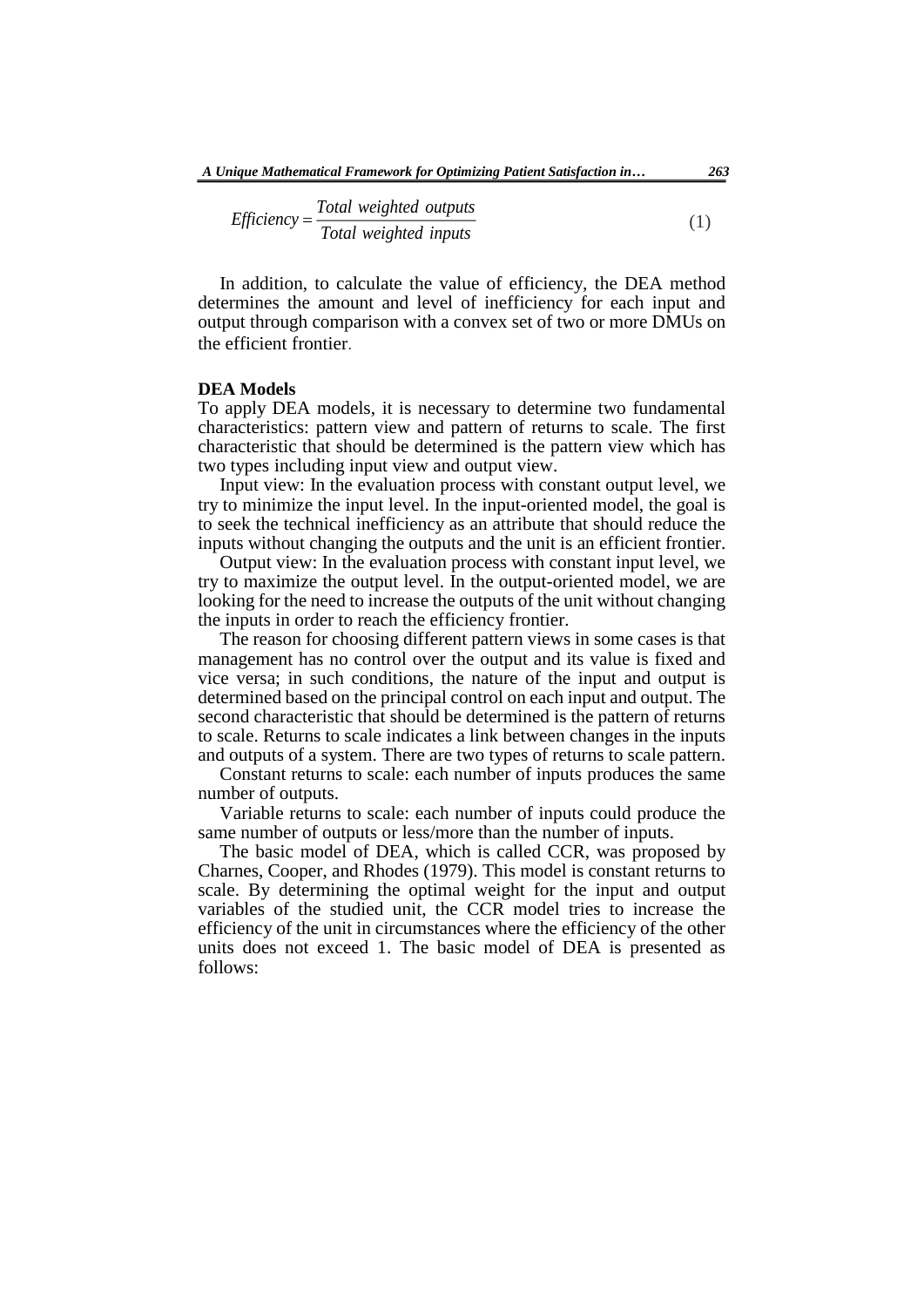$$
\max h_p = \frac{\sum_{r=1}^{s} u_r \cdot y_{rp}}{\sum_{i=1}^{m} v_i \cdot x_{ip}}
$$
 (2)

*S.t.*

$$
\frac{\sum_{r=1}^{s} u_r \cdot y_{rj}}{\sum_{r=1}^{m} v_i x_{rj}} \le 1, \qquad j = 1, ..., n
$$
\n(3)

$$
v_i = 0, \t i = 1,...,m \t (4)
$$

$$
u_r \ge 0, \qquad r = 1, \dots, s \tag{5}
$$

Here, *j*, *i* and *r* show the index of DMUs, input variables and output variables, respectively, and for each DMU, there is *m* inputs and *s* outputs. Also,  $u_r$  and  $v_i$  are the weights applied to the outputs  $y_{rj}$  and inputs  $x_{ij}$ , respectively. The aim of the objective function  $(2)$  is to maximize the ratio of weighted sum of outputs to the weighted sum of inputs (efficiency score h*p*) for DMU*p*. Constraint (3) forces the efficiency score to be no greater than 1 for each DMU. Constraints (4) and (5) express that the weights  $v_i$  and  $u_r$  are nonnegative. To obtain the optimal weight for each DMU, an efficiency frontier including all data points in a convex hull is calculated. The DMU(s) located on the frontier represent an efficiency level of 1.0, and those located inside the frontier are operating at a less than full efficiency level, i.e. less than 1.0. This operation is performed for all DMUs and the optimal weight for each DMU is obtained. The output-oriented CCR model maximizes the outputs by the consideration of the inputs as fixed.

For computational convenience, the fractional programming model above is modified in a linear programming form (the output-oriented CCR model), as follows:

$$
\max h_p = \sum_{r=1}^{s} u_r \cdot y_p \tag{6}
$$

$$
\sum_{i=1}^{m} v_i x_{ip} = 1
$$
 (7)

$$
\sum_{r=1}^{s} u_r \cdot y_{rj} - \sum_{i=1}^{m} v_i \cdot x_{ij} \le 0 \qquad j = 1, ..., n \tag{8}
$$

$$
v_i \ge \varepsilon, \qquad i = 1,...,m \tag{9}
$$

$$
u_r \ge \varepsilon, \qquad \qquad r = 1, \dots, s \tag{10}
$$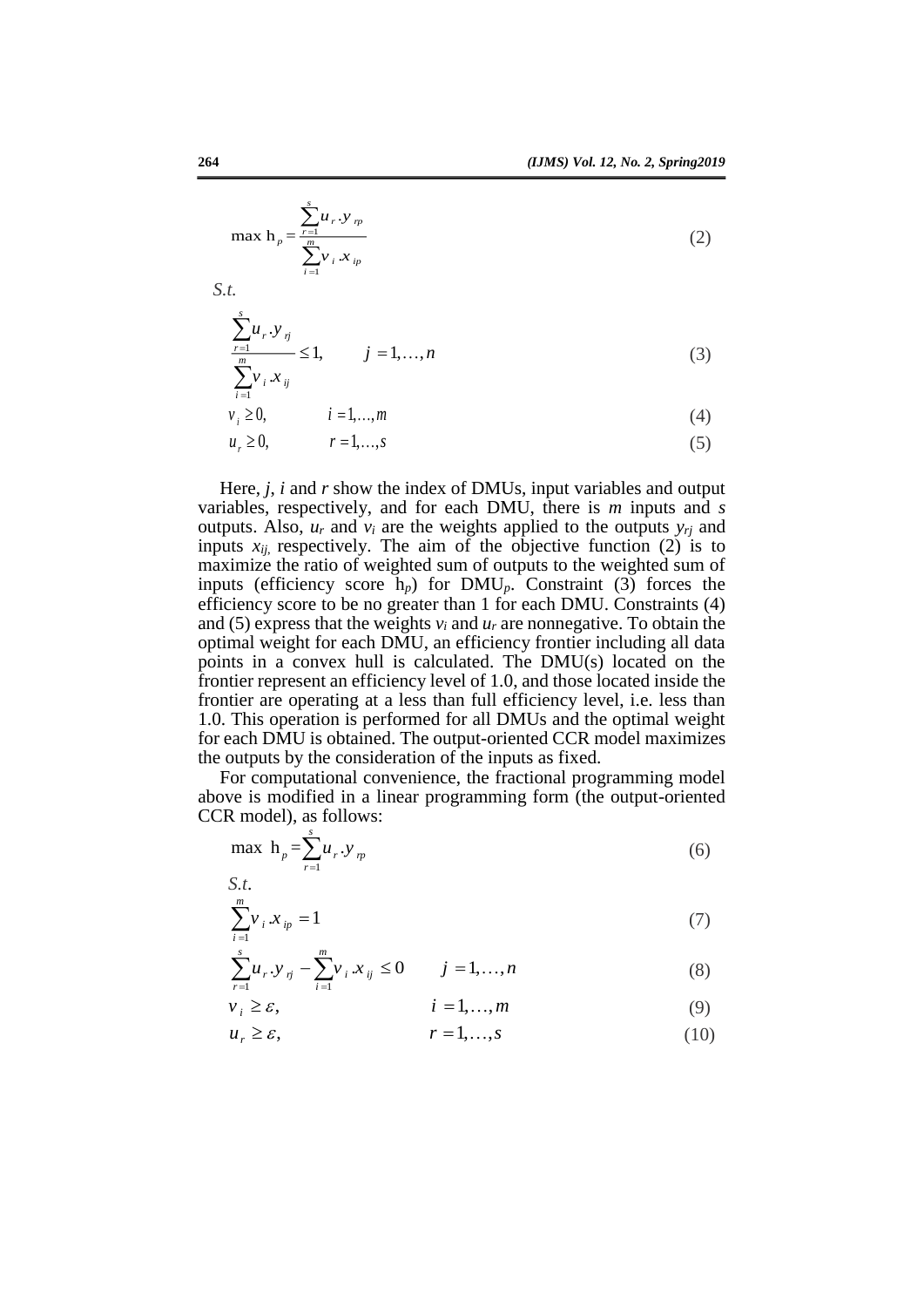Objective function (6) maximizes the efficiency of the outputs. Constraint (7) indicates that the inputs are fixed and constraint (8) shows the efficiency boundary of the outputs. Constraints (9) and (10) express that *u<sup>r</sup>* and *v<sup>i</sup>* have certainly positive values.

The modified version of CCR model, i.e. BCC, was represented by Banker, Charnes, and Cooper (1984) as a new model of DEA. Unlike the CCR model, in the BCC model the returns to scale characteristic have been assumed variable. The BCC model measures only technical efficiency for each DMU. That is, for a DMU to be considered as CCR efficient, it must have both scale and technical efficiency. But, for a DMU to be considered BCC efficient, it only needs to be technically efficient. For modeling input-oriented and output-oriented BCC models, the same principles of CCR model are used to improve the efficiency of the units. The input-oriented model increases the efficiency by minimizing the amount of inputs, but the output-oriented model improves efficiency by maximizing the amount of outputs. The fractional programming of the BCC model is shown as follows:

$$
\max h_p = \frac{\sum_{r=1}^{s} u_r \cdot y_{rp} - u_p}{\sum_{i=1}^{m} v_i \cdot x_{ip}}
$$
(11)

*S.t.*

$$
\frac{\sum_{r=1}^{s} u_r \cdot y_{rj} - u_p}{\sum_{i=1}^{m} v_i \cdot x_{ij}} \le 1, \qquad j = 1, ..., n
$$
\n(12)

$$
v_i \ge 0, \qquad i = 1, \dots, m \tag{13}
$$

$$
u_r \ge 0, \qquad \qquad r = 1, \dots, s \tag{14}
$$

 $u_p$  free

Here, *u<sup>p</sup>* indicates an optimal value determined by this model and shows the return to scale possibilities. An  $u_p < 0$  demonstrates local increasing returns to scale; If  $u_p = 0$ , this implies local constant returns to scale and finally, an  $u_p > 0$  indicates local decreasing returns to scale. The aim of objective function (11) is to maximize the ratio of the weighted sum of outputs to the weighted sum of inputs. Constraint (12) forces the efficiency score to be no greater than 1 for each DMU. Constraints (13) and (14) express that the variable weights are nonnegative. Also  $u_p$  is unconstrained in sign. The linear programming model of the foregoing fractional programming is: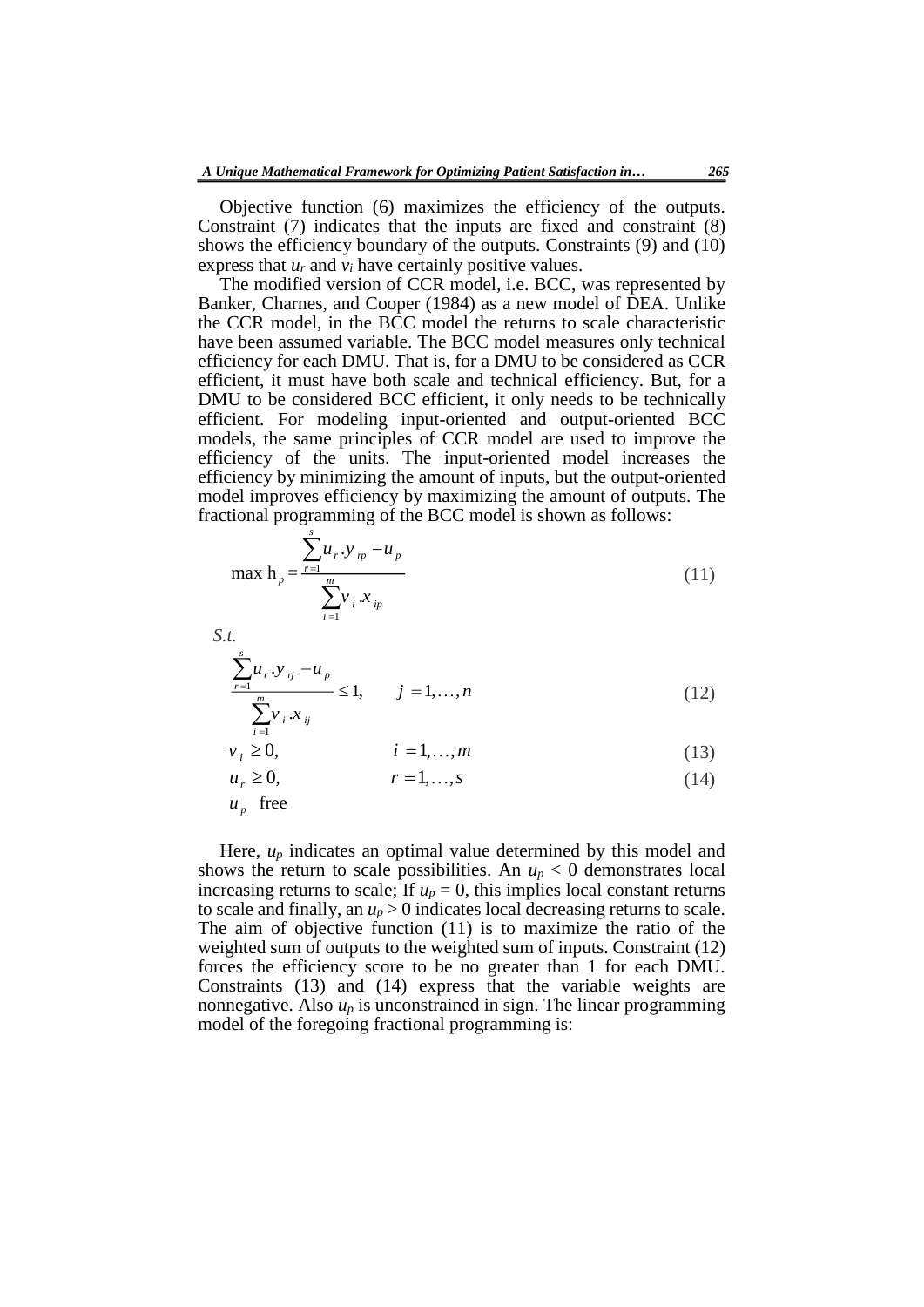$$
\max h_p = \sum_{r=1}^{s} u_r \cdot y_p - u_p \tag{15}
$$

*S.t.*

$$
\sum_{i=1}^{m} v_i \, x_{ip} = 1 \tag{16}
$$

$$
\sum_{i=1}^{s} u_{r} y_{ij} - \sum_{i=1}^{m} v_{i} x_{ij} - u_{p} \le 0 \qquad j = 1,...,n
$$
 (17)

$$
\begin{aligned}\n v_i &\ge 0, & i &= 1, \dots, m \\
 u_r &\ge 0, & r &= 1, \dots, s\n \end{aligned}\n \tag{18}
$$

 $u_p$  free

Objective function (15) maximizes the efficiency of the outputs. Constraint (16) indicates that the inputs are fixed and constraint (17) shows the efficiency boundary of the outputs. Constraints (18) and (19) express that the variable weights are certainly positive values. Also *u<sup>p</sup>* is unconstrained in sign.

#### **Input and Output Variables Selection**

After reading the literature and receiving expert opinions, we received experts' opinions through brainstorming technique to specify the standard patient satisfaction indicators. In the third step, the input and output variables were determined. To do this, a large number of emergency doctors, emergency head nurses, emergency nurses and the other specialist personnel discussed and commented on substantial considerations and standard indicators for the performance evaluation of the emergency department based on the patient satisfaction. Accordingly, five standard indicators and their 31 items were selected to evaluate the performance of emergency department based on the viewpoint of the patients. These standard indicators and items that have been sporadically evaluated in many studies are shown in Table 3.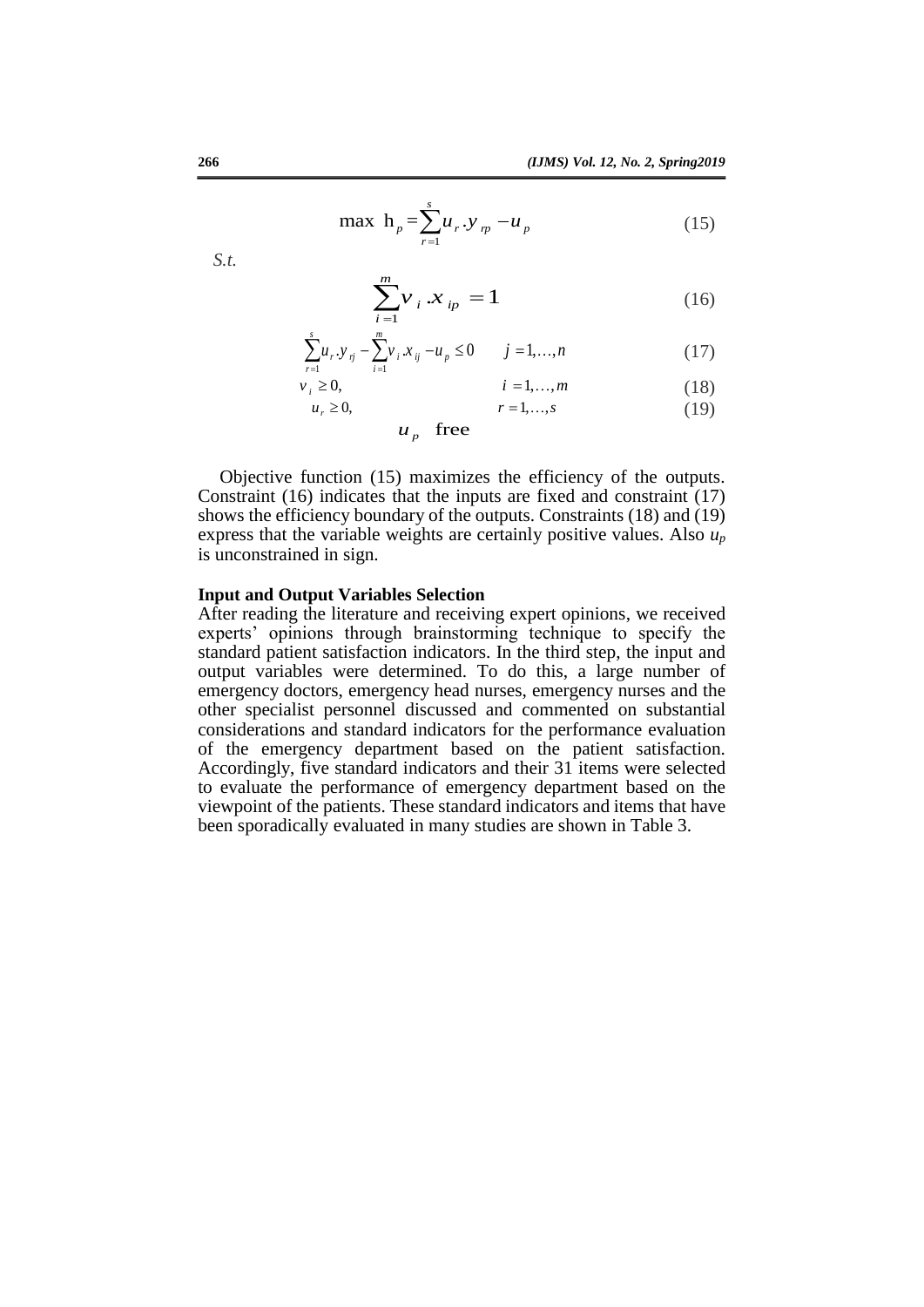**Table 3. Standard indicators and their items for performance evaluation of the ED in this study**

| Author (s)                           | <b>Indicator</b>       | ın uns stuay<br><b>Item</b>                                         |  |  |  |  |
|--------------------------------------|------------------------|---------------------------------------------------------------------|--|--|--|--|
|                                      |                        | Boards and signage in the department                                |  |  |  |  |
|                                      |                        | Behavior and guidance of information security<br>personnel          |  |  |  |  |
|                                      |                        | Yield sign for the patients                                         |  |  |  |  |
|                                      |                        | Coordination and collaboration between medical<br>and nursing staff |  |  |  |  |
|                                      |                        | Behavior and attention of emergency personnel                       |  |  |  |  |
| <b>Boudrea</b>                       |                        | Respect for privacy and patient confidentiality                     |  |  |  |  |
| ux & O'Hea                           | Emergency              | Health and cleanliness of the department                            |  |  |  |  |
| (2004);<br>Hall $\&$<br>Press (1996) | environment<br>$(C_1)$ | Terms and services (green areas, buffet and<br>amenities)           |  |  |  |  |
|                                      |                        | Bathroom conditions (shower, washbasin and<br>toilets)              |  |  |  |  |
|                                      |                        | Facilities for patients' caregivers (food, chairs, etc.)            |  |  |  |  |
|                                      |                        | Silence and quietness                                               |  |  |  |  |
|                                      |                        | Served food                                                         |  |  |  |  |
|                                      |                        | Emergency services fee                                              |  |  |  |  |
|                                      |                        | Registration and admission time                                     |  |  |  |  |
| <b>Soares</b><br>&                   | Treatment              | Waiting in the triage room                                          |  |  |  |  |
| Farhangme                            | time                   | Initial examination time                                            |  |  |  |  |
| hr(2015)                             | $(C_2)$                | Duration of the treatment                                           |  |  |  |  |
|                                      |                        | checkout and clearance process                                      |  |  |  |  |
|                                      |                        | On-time medical care                                                |  |  |  |  |
| <b>Taylor</b>                        | Doctors'               | Presence of the doctors when needed                                 |  |  |  |  |
| et al. (2006)<br>Watson              | performance            | Time devoted by the doctors for patient examination                 |  |  |  |  |
| et al. (1999)                        | $(C_3)$                | Doctors' behavior and attention                                     |  |  |  |  |
|                                      |                        | Doctors' explanations about the patient medical<br>actions          |  |  |  |  |
|                                      |                        | On-time nursing care                                                |  |  |  |  |
|                                      |                        | Presence of nurses when needed                                      |  |  |  |  |
| Welch                                | Nurses'                | Nursing skills (injections, dressings, etc.)                        |  |  |  |  |
| (2010)                               | performance<br>$(C_4)$ | Nurses' behavior and attention                                      |  |  |  |  |
|                                      |                        | Nurses' explanations about the patient medical<br>actions           |  |  |  |  |
| <b>Boudrea</b>                       | Equipment              | Medical imaging                                                     |  |  |  |  |
| ux et al.                            | quality                | <b>Tests</b>                                                        |  |  |  |  |
| (2004)                               | $(C_5)$                | Availability of needed medical equipment                            |  |  |  |  |

This paper considers five variables in estimating the efficiency of the ED. These variables should be divided into two parts, namely input and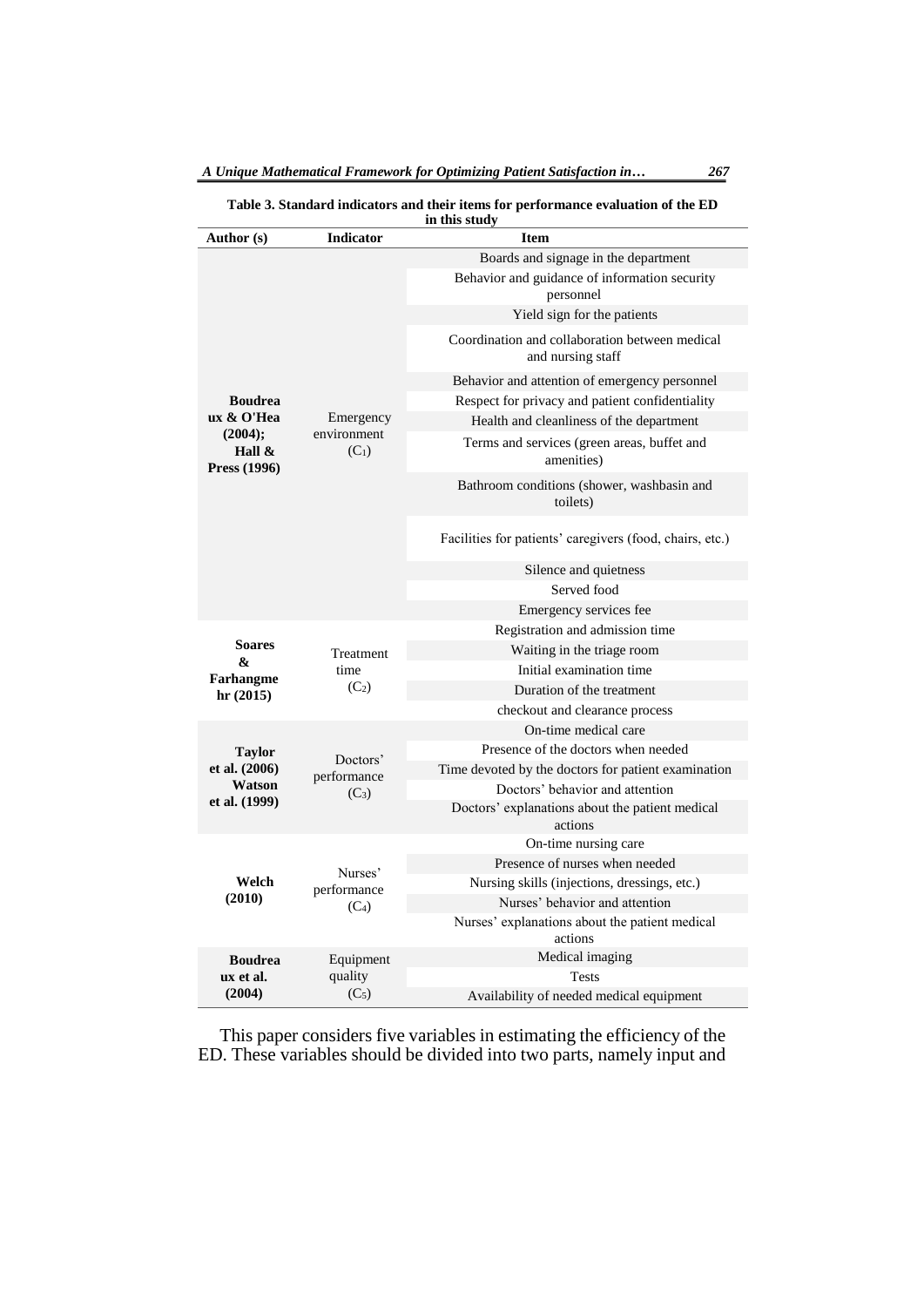output, due to the nature of the DEA method. Accordingly, if with an increase in a variable, while other variables are assumed constant, the performance of a DMU is reduced, it is an input variable and vice versa. This means that if with an increase in a variable, while other variables assumed constant, the performance of a DMU is increased, it is an output variable. This study uses emergency environment, doctors' performance, nurses' performance, and equipment quality as the output variables. Also, in this study, the treatment time is considered as the only input variable. Therefore, we have:

- $\bullet$  Input: Treatment time  $(X)$
- Output (1): Emergency environment  $(Y_1)$
- $\bullet$  Output (2): Doctors' performance (Y<sub>2</sub>)
- $\bullet$  Output (3): Nurses' performance (Y<sub>3</sub>)
- Output (4): Equipment quality  $(Y_4)$

## **Questionnaire Design**

In the next step, based on the indicators and items considered in this study, a standard questionnaire was developed for measuring the level of satisfaction of the patients. In order to collect data, the questionnaires were distributed among the patients or their caregivers in case they were unable to answer the questions themselves. First, general questions were asked about the age, gender, educational level, and the time of their visit to the ED; then, the respondents were asked to specify the level of their satisfaction with the items of each indicator, by answering the questions designed for each item. They were asked to assign a number from 1 to 5 to each question (where 1 means very low and 5 means very high). The questionnaires were completed by 117 patients and 43 caregivers on behalf of the patients . For examples of the questions in each indicator of the questionnaire, see Table 4.

| <b>Indicator</b>                | <b>Sample question</b>                                                                              |  |  |  |  |  |  |
|---------------------------------|-----------------------------------------------------------------------------------------------------|--|--|--|--|--|--|
|                                 | How satisfied are you with the coordination and collaboration<br>between medical and nursing staff? |  |  |  |  |  |  |
| <b>Emergency</b><br>environment | How satisfied are you with the boards and the signage in the<br>department?                         |  |  |  |  |  |  |
|                                 | How satisfied are you with the health and cleanliness of the<br>department?                         |  |  |  |  |  |  |
| <b>Treatment</b>                | How satisfied are you with the registration and admission<br>time?                                  |  |  |  |  |  |  |
| time                            | How satisfied are you with waiting in the triage room?                                              |  |  |  |  |  |  |
|                                 | How satisfied are you with the duration of the treatment?                                           |  |  |  |  |  |  |
| Doctors'<br>performance         | How satisfied are you with the on-time medical care of the<br>doctors?                              |  |  |  |  |  |  |

**Table 4. Sample questions of the questionnaire for each indicator**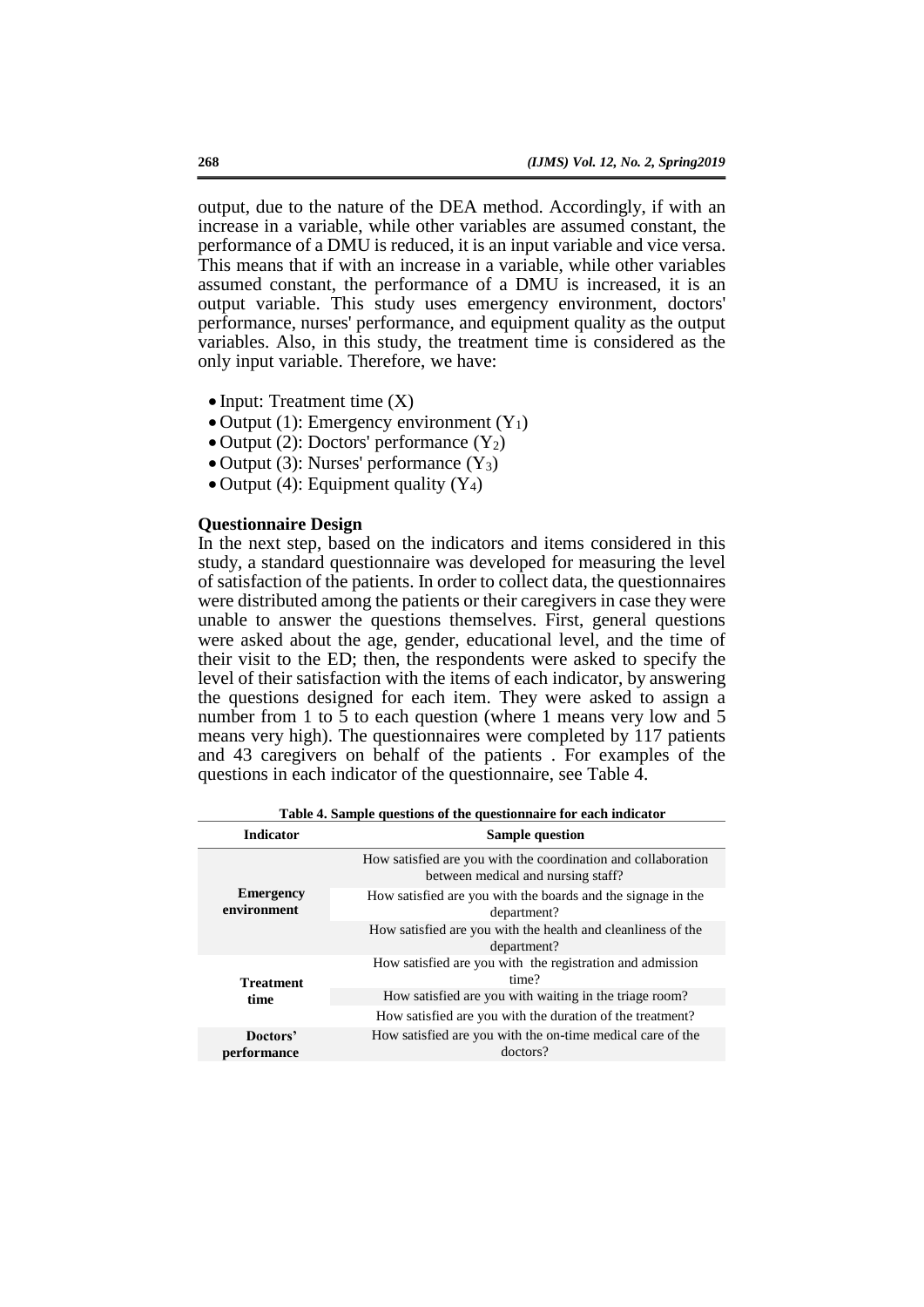|                        | How satisfied are you with the doctors' behavior and<br>attention?                         |
|------------------------|--------------------------------------------------------------------------------------------|
|                        | How satisfied are you with the doctors' explanations about the<br>patient medical actions? |
|                        | How satisfied are you with the on-time nursing care?                                       |
| Nurses'<br>performance | How satisfied are you with the presence of the nurses when<br>needed?                      |
|                        | How satisfied are you with the nurses' explanations about the<br>patient medical actions?  |
|                        | How satisfied are you with Medical imaging process?                                        |
| Equipment              | How satisfied are you with the tests?                                                      |
| quality                | How satisfied are you with the availability of needed medical<br>equipment?                |

#### **Experiments and Results**

In present study, a large and busy emergency department in a big general hospital in Iran has been assessed. Every day many patients visit this emergency department to receive treatments or other services. In this crowded ED, the staff works on different shifts, so that service is available 24/7 to satisfy the needs of the patients and other visitors. This study evaluates and optimizes the performance of the emergency department through assessing the views of patients about standard patient satisfaction indicators.

# **Data Gathering**

The case study was conducted on the views of patients about each of the standard indicators and items using a standard questionnaire. In this case, patients or their caregivers answered the questions of the questionnaire. They rated each item from 1 to 5. After collecting the opinions of 160 DMUs (117 patients and 43 caregivers on behalf of the patients) in the studied emergency department, the overall score of each indicator (each input and output) is calculated. The score of each indicator is the mean scores given to its' items (the scale was determined from 1 to 5). Table 5 shows the raw data including the total mean and standard deviation of all DMUs for each indicator.

| Table 5. Mean and standard deviation of 160 DMUs for each indicator |        |        |        |                |        |  |  |  |  |  |
|---------------------------------------------------------------------|--------|--------|--------|----------------|--------|--|--|--|--|--|
| Indicator                                                           | X      | Y1     | Y٥     | Y <sup>2</sup> | Y4     |  |  |  |  |  |
| Mean                                                                | 3.7012 | 2.7569 | 3.7662 | 3.1144         | 3.7844 |  |  |  |  |  |
| Standard<br>deviation                                               | 0.6381 | 0.5554 | 0.5667 | 0.6018         | 0.6193 |  |  |  |  |  |

# **Reliability and Validity of Questionnaire**

In step 6 and to check the reliability of gathered data, Cronbach's alpha test was used. Cronbach's alpha was calculated by SPSS and its value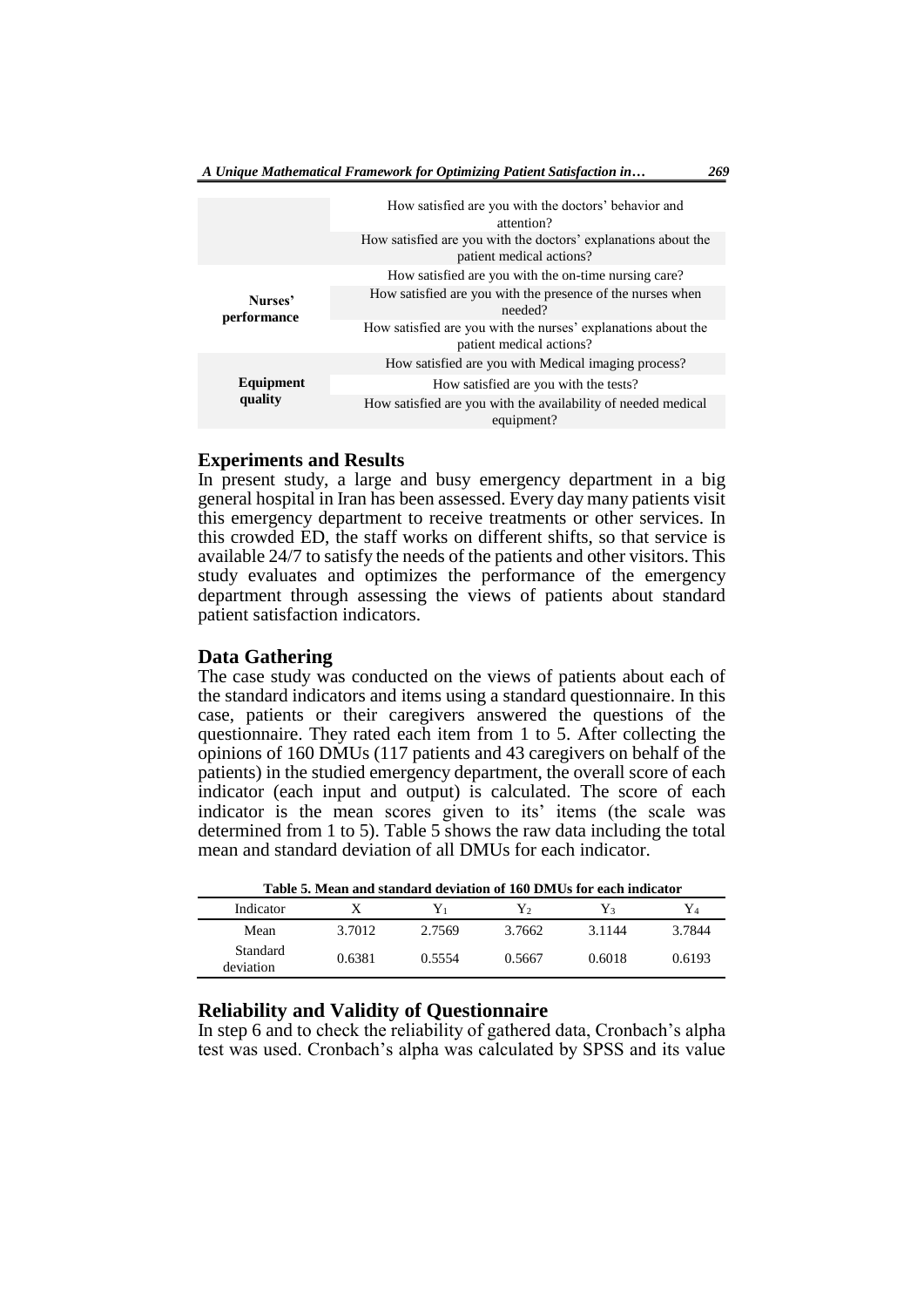was 0.734. Since this number is larger than 0.6, it can be said that the reliability of the questionnaires' data is significant (Sharma & Sharma, 1996). Moreover, the values of Cronbach's alpha coefficient were calculated for each indicator separately, which are displayed in Table 6.

After evaluating and ascertaining the reliability of the questionnaire data , the validity of the data for all indicators has been investigated. The consistency of questionnaire must be examined.

One-way analysis of variance (ANOVA) is one of the most widely used analyses applied in all sciences. In other words, this test is used when there are more than two groups and the purpose is to compare the score of a variable in these groups. For this reason, this method has been used to measure the adaptability of questionnaire and validity of questionnaire in many articles (Soares & Farhangmehr, 2015). Hence, in the paper at hand, this method is utilized based on appropriate statistical hypothesis testing. The designed statistical hypothesis testing is as follows (Eq. (20)):

$$
\begin{cases}\nH_0: The questionnaire is consistent \quad (\mu_1 = \mu_2 = \mu_3 = \mu_4 = \mu_5) \\
H_1: Otherwise\n\end{cases}
$$
\n(20)

Here, regarding the number of indicators and DMUs, five independent samples (each sample contains 40 DMUs of each indicator) have been selected randomly in order to test the consistency of the questionnaire. As it can be seen in Table 6, by assuming equality of variances, after applying one-way ANOVA at confidence level 0.95, the obtained p-value for this test is 0.602. Therefore, there is no significant difference among the means of the samples and the null hypothesis cannot be rejected. This shows that there is consistency among DMUs for all indicators and the collected data are valid (Heiberger & Neuwirth, 2009).

|          |                                 | C <sub>1</sub> | C <sub>2</sub> | $\mathbb{C}^3$                | C4        | $C_5$     |  |  |
|----------|---------------------------------|----------------|----------------|-------------------------------|-----------|-----------|--|--|
| Reliabil | Cronbach's<br>alpha:            | 0.81<br>4      | 0.66<br>8      | $\Omega$ .<br>618             | 0.70<br>6 | 0.60<br>2 |  |  |
| ity      | Number of<br>items:             | 13             |                |                               |           |           |  |  |
|          |                                 |                |                | Total Cronbach's alpha: 0.734 |           |           |  |  |
| Validity | P-value of one-way ANOVA: 0.602 |                |                |                               |           |           |  |  |

 **Table 6. Results of the reliability and validity of questionnaire.**

C1: Emergency environment; C2: Treatment time; C3: Doctors' performance; C4: Nurses' performance; C5: Equipment quality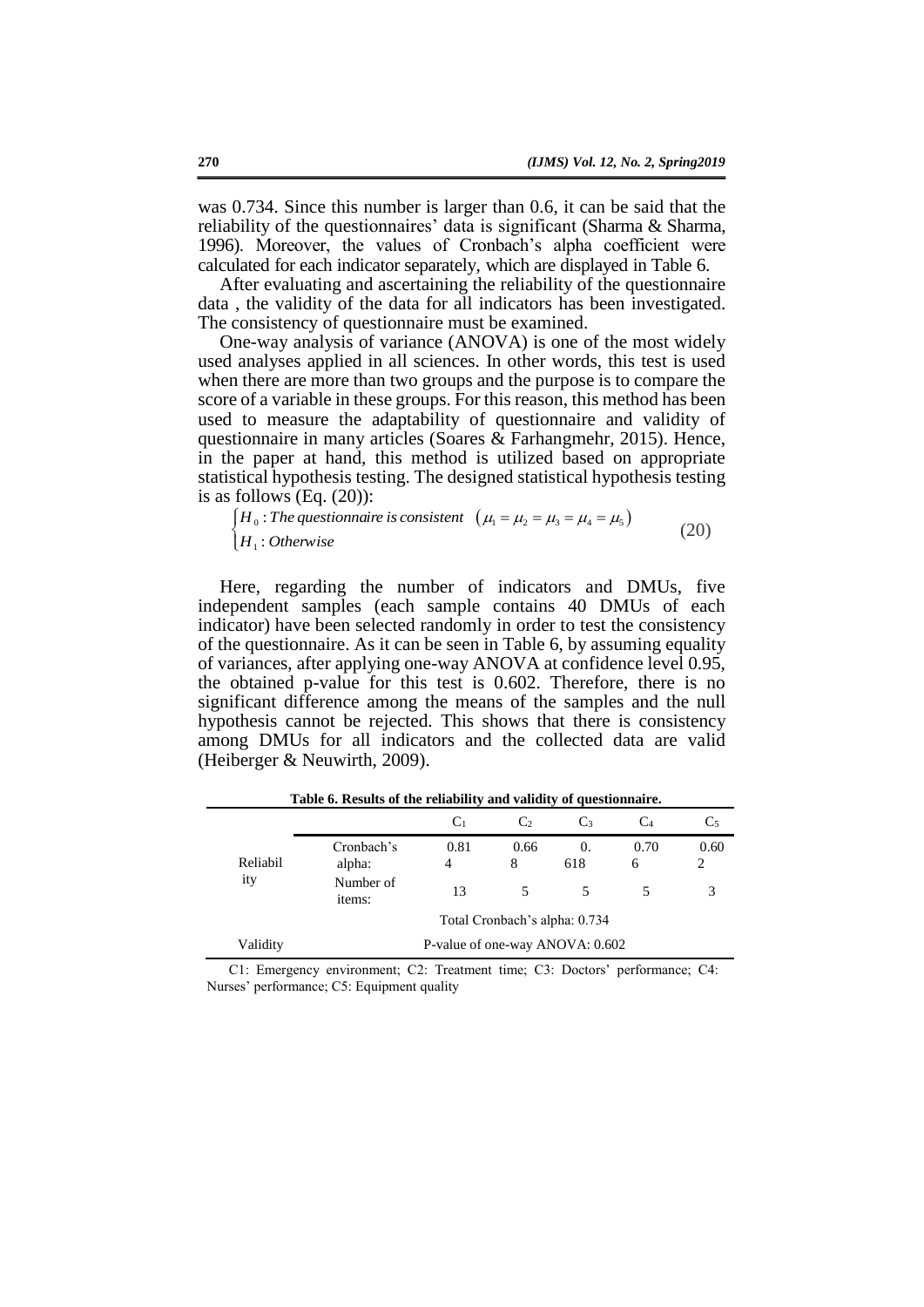## **Computational Results**

To assess the performance of the emergency department, four different DEA models including input-oriented and output-oriented models of CCR and BCC were examined (Step 7). First, the efficiency of each DMU was calculated by these DEA models and then, the mean efficiency of all DMUs by each DEA model and the p-value of normality test for the results of each model were calculated, which are presented in Table 7. In this paper, DEA models are solved utilizing AutoAssess software (Azadeh et al., 2013).

**Table 7. Mean efficiency and p-value of different DEA models**

| DEA model           | Mean efficiency | P-value of normality test |
|---------------------|-----------------|---------------------------|
| BCC input-oriented  | 0.892173        | 0.011                     |
| BCC output-oriented | 0.918626        | 0.069                     |
| CCR input-oriented  | 0.734555        | < 0.005                   |
| CCR output-oriented | 0.776235        | <0.005                    |

According to Table 7, the BCC output-oriented model has maximum mean efficiency and p-value. Therefore, the BCC output-oriented model – as the most efficient DEA model – is selected and employed to calculate the efficiency of each DMU (Step 8). The efficiency value and rank of each DMU are shown in Table 8.

| <b>DMU</b>     | <b>Efficiency</b> | Rank           | <b>DMU</b> | <b>Efficiency</b> | Rank | <b>DMU</b> | <b>Efficiency</b> | Rank |
|----------------|-------------------|----------------|------------|-------------------|------|------------|-------------------|------|
| 1              | 0.859673          | 124            | 55         | 0.967078          | 41   | 109        | 0.948004          | 53   |
| $\mathbf{2}$   | 1.012511          | 18             | 56         | 0.987654          | 32   | 110        | 0.830065          | 142  |
| 3              | 0.873166          | 111            | 57         | 0.990868          | 29   | 111        | 0.843621          | 137  |
| 4              | 0.834201          | 141            | 58         | 0.872795          | 112  | 112        | 0.965695          | 42   |
| 5              | 0.940933          | 63             | 59         | 0.796889          | 154  | 113        | 0.850730          | 130  |
| 6              | 0.969898          | 39             | 60         | 0.812466          | 150  | 114        | 0.938001          | 66   |
| $\overline{7}$ | 0.932919          | 72             | 61         | 0.848133          | 132  | 115        | 0.960677          | 46   |
| 8              | 0.803723          | 151            | 62         | 0.818004          | 148  | 116        | 0.892970          | 98   |
| 9              | 1.019539          | 15             | 63         | 0.929674          | 76   | 117        | 0.845750          | 136  |
| 10             | 0.950771          | 49             | 64         | 0.852704          | 128  | 118        | 0.941563          | 62   |
| 11             | 1.054206          | $\overline{4}$ | 65         | 0.883746          | 105  | 119        | 0.984585          | 119  |
| 12             | 0.954733          | 47             | 66         | 0.864460          | 120  | 120        | 0.929648          | 120  |
| 13             | 0.932872          | 73             | 67         | 0.762884          | 160  | 121        | 0.964809          | 121  |
| 14             | 1.010780          | 20             | 68         | 0.869253          | 114  | 122        | 0.877647          | 122  |
| 15             | 0.998474          | 26             | 69         | 0.905973          | 90   | 123        | 1.032070          | 123  |
| 16             | 1.029092          | 8              | 70         | 0.911035          | 89   | 124        | 0.940191          | 124  |
| 17             | 0.998087          | 27             | 71         | 0.843621          | 138  | 125        | 0.963223          | 125  |

 **Table 8. DEA results by BCC output-oriented model for 160 DMUs**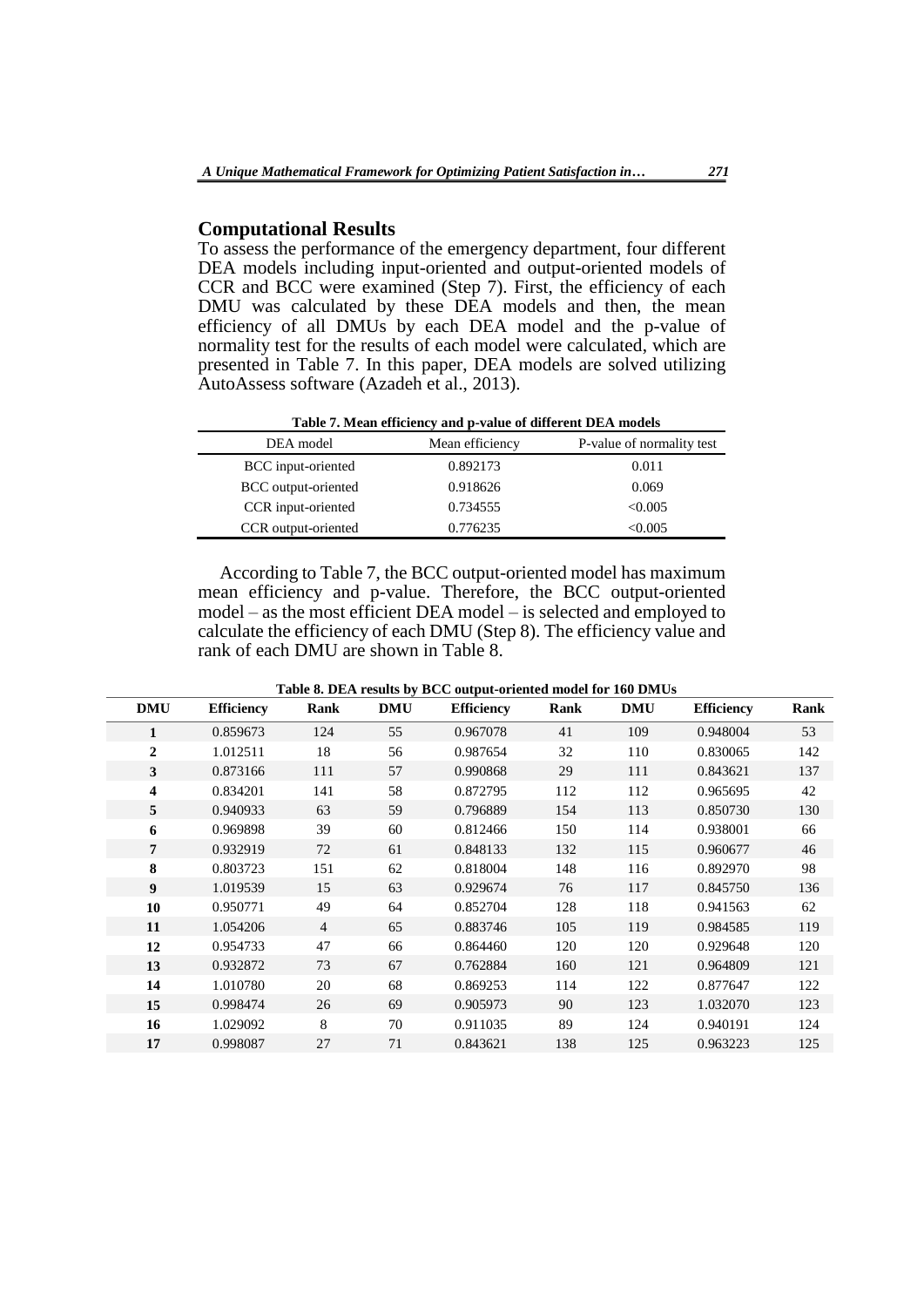*(IJMS) Vol. 12, No. 2, Spring2019* 

| <b>DMU</b> | <b>Efficiency</b> | <b>Rank</b> | $\mathbf{DMU}$ | <b>Efficiency</b> | <b>Rank</b>    | <b>DMU</b> | <b>Efficiency</b> | Rank         |
|------------|-------------------|-------------|----------------|-------------------|----------------|------------|-------------------|--------------|
| 18         | 1.037776          | 6           | $72\,$         | 0.849354          | 131            | 126        | 0.963209          | 126          |
| 19         | 0.93911           | 65          | 73             | 0.856195          | 125            | 127        | 0.903063          | 127          |
| 20         | 0.884133          | 104         | 74             | 0.913407          | 87             | 128        | 0.912941          | 128          |
| 21         | 0.821789          | 147         | 75             | 1.003562          | 24             | 129        | 1.077886          | 129          |
| 22         | 0.871903          | 113         | 76             | 0.936303          | 68             | 130        | 1.000000          | 130          |
| 23         | 0.934551          | 70          | 77             | 0.829418          | 143            | 131        | 1.022071          | 13           |
| 24         | 0.878215          | 108         | $78\,$         | 0.867374          | 115            | 132        | 0.841255          | 139          |
| 25         | 0.944485          | 57          | 79             | 0.865157          | 118            | 133        | 0.944253          | 60           |
| 26         | 0.918758          | 82          | $80\,$         | 0.920643          | 81             | 134        | 1.105634          | $\mathbf{1}$ |
| 27         | 0.915135          | 86          | 81             | 0.845801          | 135            | 135        | 1.013879          | 16           |
| 28         | 1.013115          | 17          | 82             | 1.009164          | 21             | 136        | 0.988754          | 30           |
| 29         | 0.949840          | 50          | 83             | 0.993016          | 28             | 137        | 0.929790          | 75           |
| 30         | 0.916884          | 84          | 84             | 0.863584          | 121            | 138        | 0.826724          | 144          |
| 31         | 0.930635          | 74          | 85             | 0.987947          | 31             | 139        | 0.792226          | 156          |
| 32         | 0.954366          | 48          | 86             | 0.970748          | 38             | 140        | 0.802701          | 152          |
| 33         | 0.904202          | 93          | 87             | 0.918539          | 83             | 141        | 0.901811          | 95           |
| 34         | 0.937181          | 67          | 88             | 0.897240          | 97             | 142        | 0.925484          | 79           |
| 35         | 0.887912          | 103         | 89             | 1.025676          | 12             | 143        | 0.861130          | 123          |
| 36         | 1.027752          | $10\,$      | 90             | 1.004326          | 23             | 144        | 0.822070          | 146          |
| 37         | 1.026452          | 11          | 91             | 1.020630          | 14             | 145        | 0.826087          | 145          |
| 38         | 0.949722          | 51          | 92             | 0.945205          | 55             | 146        | 0.851852          | 129          |
| 39         | 0.981265          | 34          | 93             | 0.927760          | 78             | 147        | 0.944475          | 58           |
| 40         | 1.049775          | 5           | 94             | 1.065306          | $\overline{3}$ | 148        | 1.028830          | 9            |
| 41         | 0.773248          | 159         | 95             | 1.011006          | 19             | 149        | 0.854131          | 126          |
| 42         | 0.891369          | 99          | 96             | 0.943870          | 61             | 150        | 0.888193          | 102          |
| 43         | 0.861440          | 122         | 97             | 0.933748          | 71             | 151        | 0.847435          | 134          |
| 44         | 0.792762          | 155         | 98             | 0.971216          | 37             | 152        | 0.853111          | 127          |
| 45         | 0.888958          | 101         | 99             | 0.847810          | 133            | 153        | 0.968137          | 40           |
| 46         | 0.949247          | 52          | 100            | 0.800770          | 153            | 154        | 0.944467          | 59           |
| 47         | 0.878630          | 107         | 101            | 0.781401          | 158            | 155        | 0.915938          | 85           |
| 48         | 0.897535          | 96          | 102            | 0.865873          | 117            | 156        | 0.946773          | 54           |
| 49         | 0.934672          | 69          | 103            | 0.905558          | 91             | 157        | 0.890292          | 100          |
| 50         | 1.005860          | 22          | 104            | 0.866368          | 116            | 158        | 0.883044          | 106          |
| 51         | 0.973741          | 36          | 105            | 0.838782          | 140            | 159        | 0.786545          | 157          |
| 52         | 0.921811          | 80          | 106            | 0.877785          | 109            | 160        | 0.864611          | 119          |
| 53         | 0.945122          | 56          | 107            | 0.816547          | 149            | Mean       | 0.918626          |              |
| 54         | 0.977836          | 35          | 108            | 0.904944          | 92             |            |                   |              |

The Minimum, maximum and mean of efficiency scores for 160 defined DMUs are 0.762884, 1.105634 and 0.918626, respectively. DMU 67 has the lowest efficiency rating and DMU 134 has the highest efficiency rating based on the results presented in Table 8.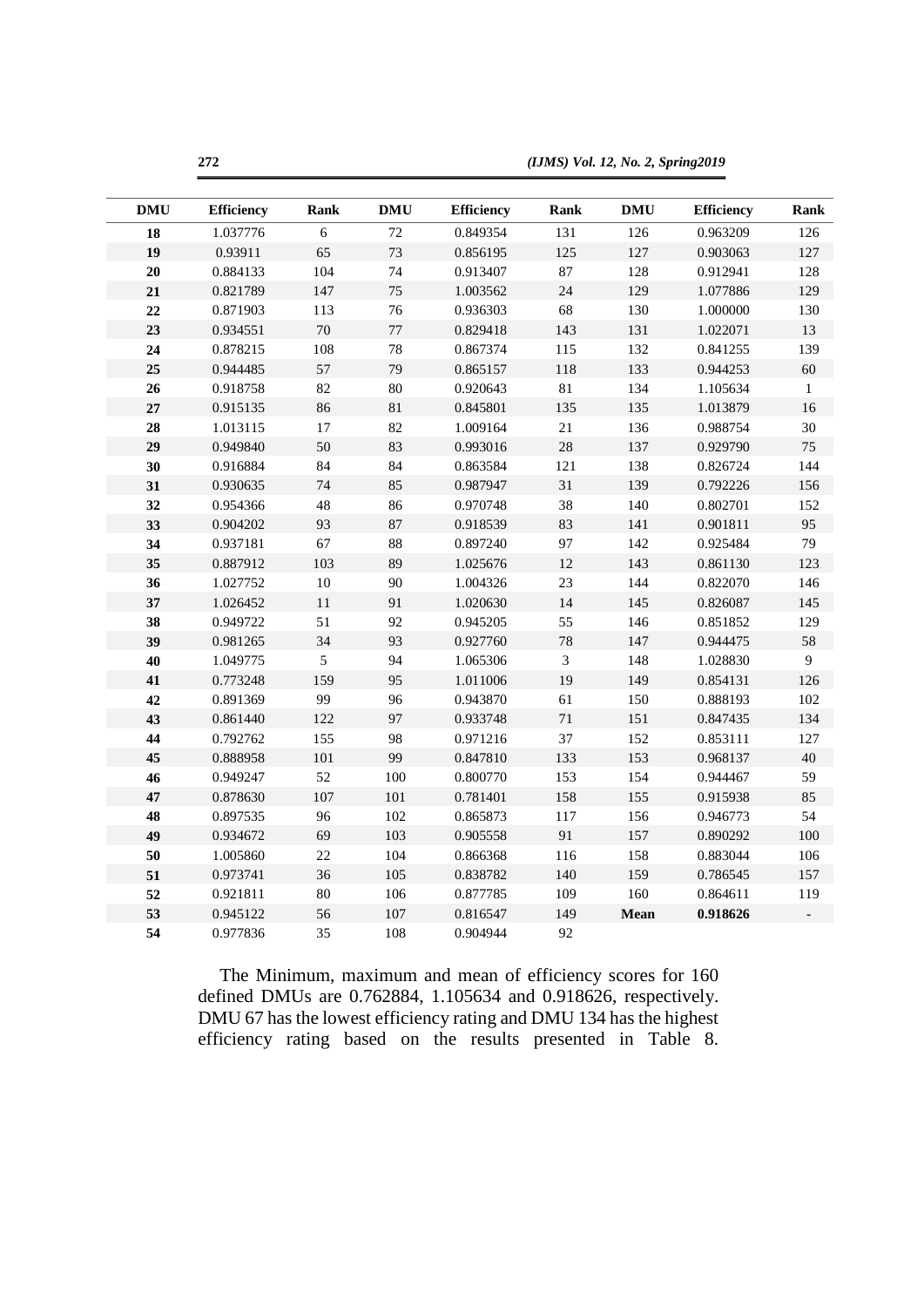Accordingly, as mentioned before, the main contribution of this paper is the optimization performance of an ED in a hospital based on the standard patient satisfaction indicators. Since the design questions in the questionnaire measure the ED performance indicator of the DMUs, it can be said that a DMU with a higher efficiency score is more satisfactory than the other DMUs with regard to ED performance. In other words, DMU 134 has the highest level of satisfaction with ED performance among 160 DMUs.

On the other hand, the performance of a system depends on the efficiency score that a system has gained. In this study, the necessary condition for performance is that the average efficiency number is greater than 0.8. Hence, the mean efficiency of the DMUs (0.918626) demonstrates that the ED performance has in general a desirable and acceptable level based on the five important indicators mentioned above.

Next, to investigate the relationships among the selected indicators, we obtained correlations between all the pairs of indicators by using Pearson correlation coefficient and applying paired t-test. Table 9 indicates the statistical results.

| Table 9. Statistical results of correlation among indicators |                         |                                         |                           |                         |                        |  |  |  |  |  |
|--------------------------------------------------------------|-------------------------|-----------------------------------------|---------------------------|-------------------------|------------------------|--|--|--|--|--|
| <b>Measure</b><br>d value                                    | <b>Indicator</b>        | <b>Emergenc</b><br><b>v</b> environment | <b>Treatm</b><br>ent time | Doctors'<br>performance | Nurses'<br>performance |  |  |  |  |  |
| Pearson's<br>correlation                                     | Treatme<br>nt time      | $0.831***$                              |                           |                         |                        |  |  |  |  |  |
| Pearson's<br>correlation                                     | Doctors'<br>performance | $0.728***$                              | $0.696*$<br>$***$         |                         |                        |  |  |  |  |  |
| Pearson's<br>correlation                                     | Nurses'<br>performance  | $0.915***$                              | $0.864*$<br>$***$         | $0.795**$<br>$\ast$     |                        |  |  |  |  |  |
| Pearson's<br>correlation<br>$1.1.172 \times 2.04$            | Equipme<br>nt quality   | $0.691***$                              | $0.661*$<br>$***$         | $0.607**$<br>$\ast$     | $0.782**$<br>$\ast$    |  |  |  |  |  |

\*\*\*P<0.001

According to the obtained results in Table 9, since at 0.95 level of confidence , the p-values for all the pairs of indicators are less than 0.05 and also, all Pearson correlation coefficients belong to interval (0,1), there is a significant and positive correlation between each pair of the indicators. It means that by improving each indicator, other indicators will be improved.

### **Sensitivity Analysis**

In step 9, to identify the most important indicator and also to rank the indicators based on their importance in the emergency department, first the DEA model for all the indicators (main DEA model) is considered. Then, DEA is run, each time by omitting one indicator. By assuming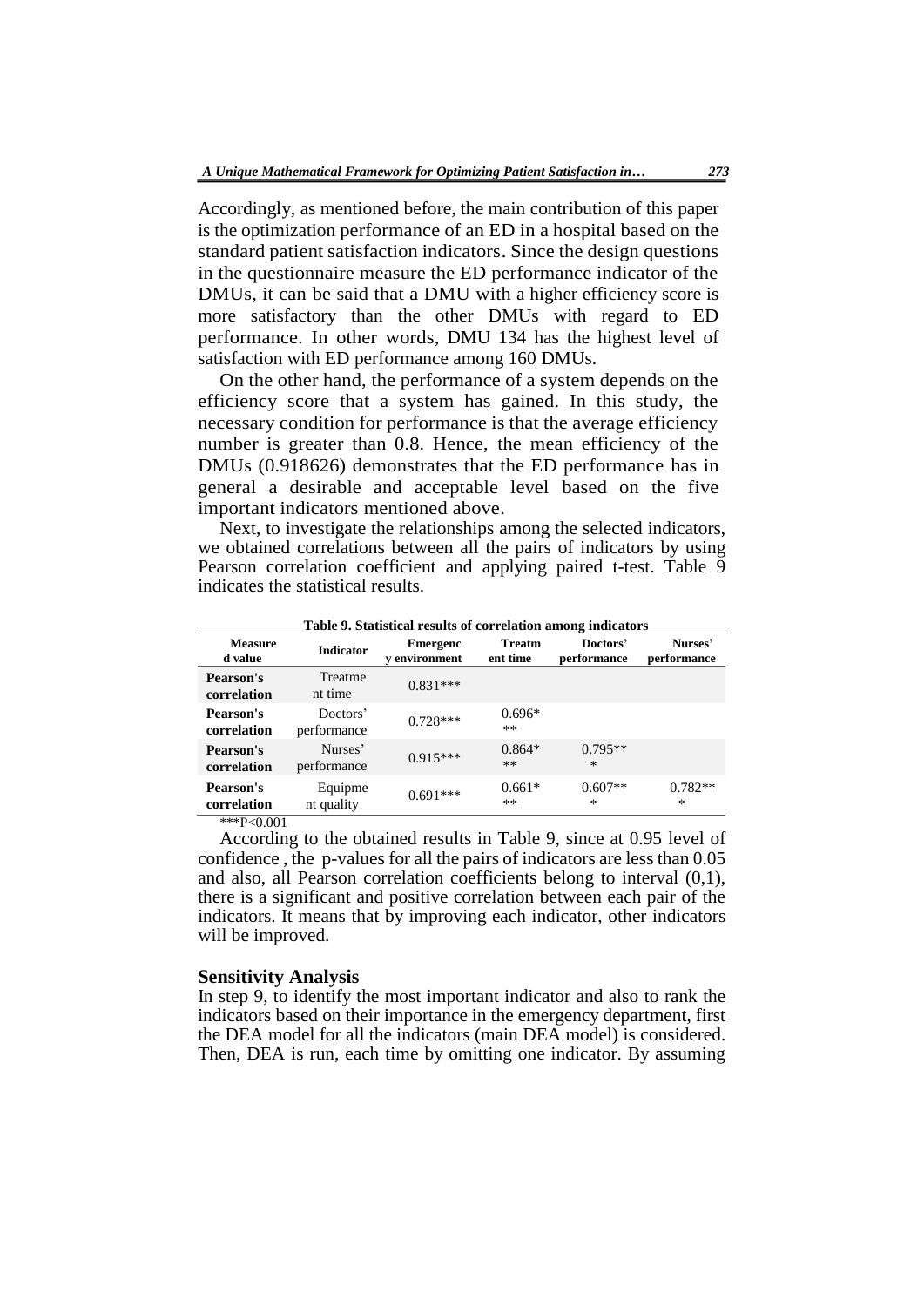the equality of variances and performing paired t-tests, the amount of p-value is obtained for each indicator-omitted model. Since at 0.95 confidence level, all p-values are 0.000, we might contend that the removal of each indicator has a significant impact on the efficiency. Therefore, all standard indicators have a significant impact on the overall performance of the emergency department and are essential for performance evaluation. Next, the mean efficiency of each omitted indicator model is calculated and compared with the mean efficiency of the main DEA model. Then, in order to determine the percentage and the importance degree of each indicator, the difference between mean efficiency before and after omitted indicator is calculated. To obtain the percentage of each indicator, the absolute value of difference is used. Finally, by comparing the percentage of omitted indicators, the most important indicator is identified and the importance of the other indicators in the emergency department is determined according to the questionnaire data. All related results are provided in Table 10.

| Table 10. Results of sensitivity analysis                                                        |                          |                |                |          |                |
|--------------------------------------------------------------------------------------------------|--------------------------|----------------|----------------|----------|----------------|
| <b>Item</b>                                                                                      | <b>Omitted indicator</b> |                |                |          |                |
|                                                                                                  | C <sub>1</sub>           | C <sub>2</sub> | $C_3$          | $C_4$    | C <sub>5</sub> |
| <b>P-value</b>                                                                                   | 0.000                    | 0.000          | 0.000          | 0.000    | 0.000          |
| Mean<br>efficiency                                                                               | 0.903205                 | 0.942721       | 0.887811       | 0.907548 | 0.881176       |
| <b>Difference</b><br>between mean<br>efficiency<br>before and<br>after omitting<br>the indicator | 0.015421                 | 0.024095       | 0.030815       | 0.011078 | 0.037450       |
| <b>Impact</b>                                                                                    | positive                 | negative       | positive       | positive | positive       |
| Percentage<br>of omitted<br>indicator $(\% )$                                                    | 12.97                    | 20.27          | 25.93          | 9.32     | 31.51          |
| <b>Importance</b><br>degree of<br>omitted<br>indicator                                           | $\overline{4}$           | 3              | $\overline{2}$ | 5        | 1              |

C1: Emergency environment; C2: Treatment time; C3: Doctors' performance; C4: Nurses' performance; C5: Equipment quality

As we can see in Table 10, the difference between mean efficiency before and after omitting treatment time is a negative value and so, the impact of this indicator on efficiency is negative. It means that in the absence of treatment time, efficiency has been increased and in the presence of this indicator, efficiency is decreased. Therefore, based on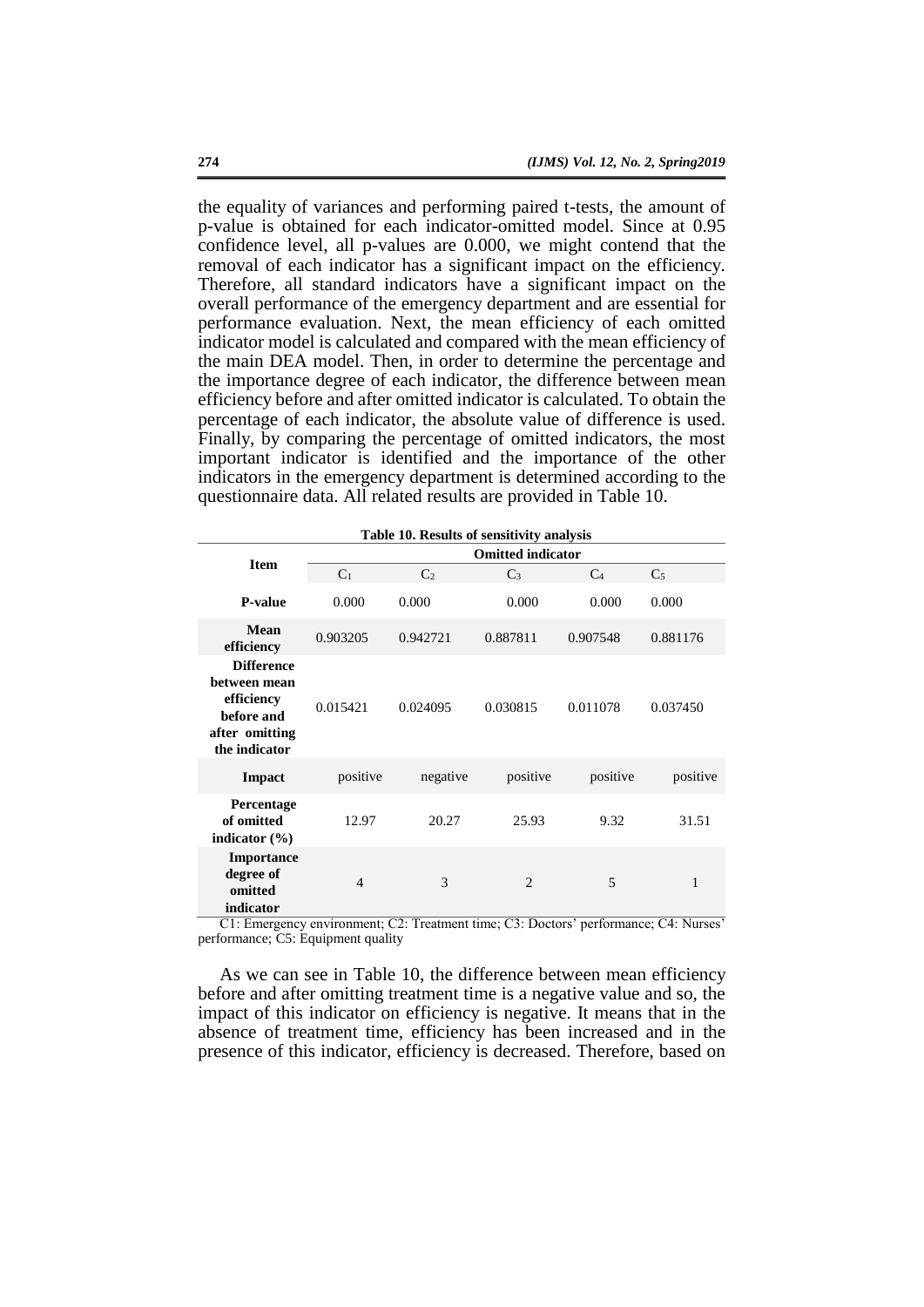the patients' opinions, treatment time has a negative impact on the performance of the emergency department. Hence, by the reduction of treatment time, the performance will be improved and vice versa. While, by omitting other indicators, the efficiency is decreased. This shows that based on the patients' opinions, other indicators have a positive impact on the performance of the emergency department.

The weight of each indicator for this case study is indicated in Figure. 2. This Figureure demonstrates that based on the patients' opinions, certain indicators such as equipment quality, doctors' performance and treatment time (and their related items) encompass almost 78 percent of the total weights and are identified as critical indicators for the performance evaluation of the emergency department. While, according to the patients' opinions, emergency environment and nurses' performance have less influence on the overall performance and are recognized as less important indicators.



**Figure 2. Weight of each indicator for this case study**

## **Conclusion**

The main aim of this study was to present a unique framework for the performance optimization of an emergency department based on the standard patient satisfaction indicators. For this purpose, statistical methods and mathematical programming were employed. First, by using the brain storming technique and receiving the opinions of the experts, five standard patient satisfaction indicators and their 31 related items were determined and accordingly, a standard questionnaire was designed. The questionnaire was completed by the patients of a large and busy emergency department of a big general hospital in Iran. The reliability and validity of the questionnaire were obtained using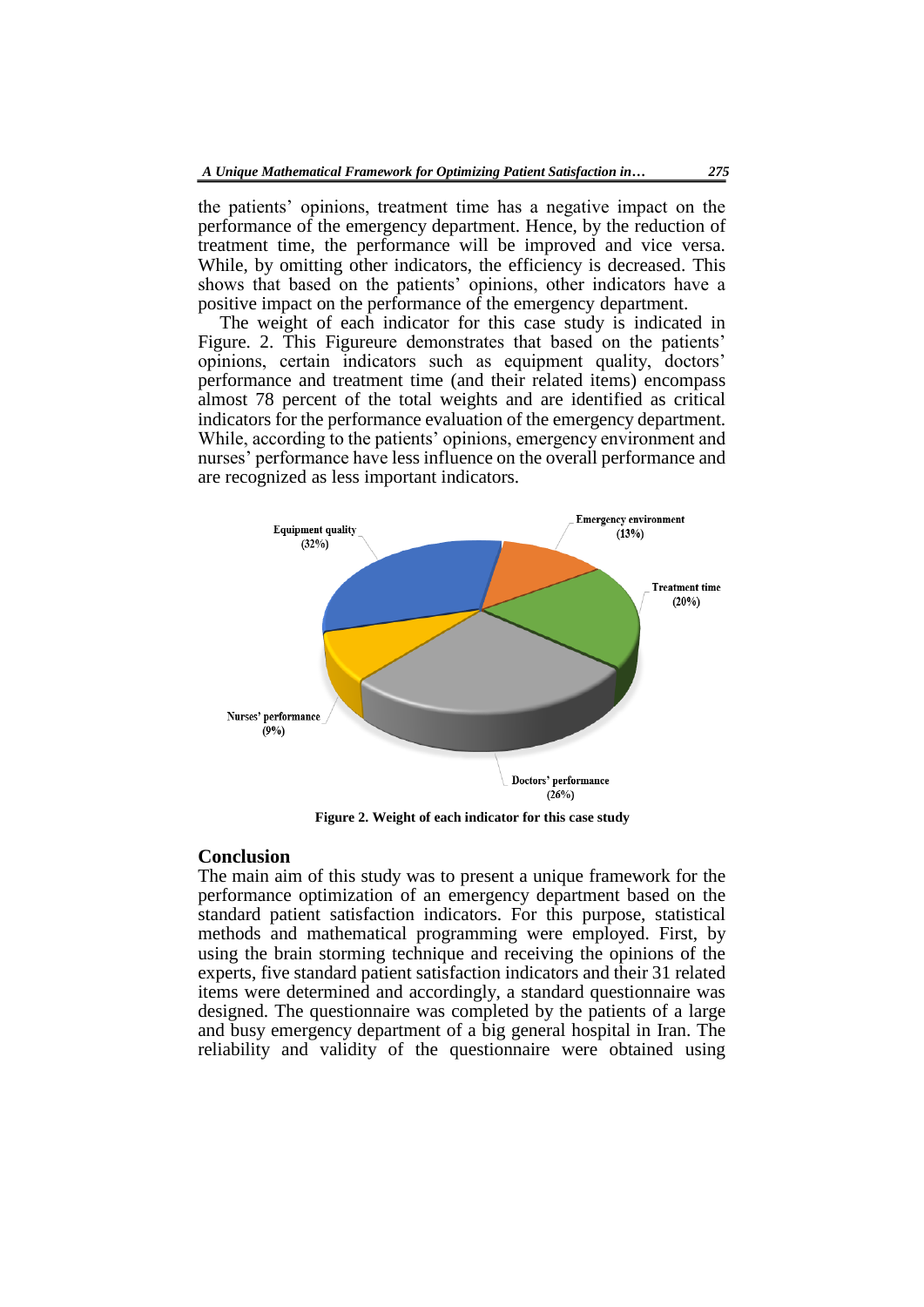Cronbach's alpha test and analysis of variance (ANOVA), respectively. The results of these methods indicated the high reliability and validity of the gathered data. In this paper, by evaluating the different models of DEA method, the output-oriented BCC model – as the most efficient DEA model – was selected and utilized to assess the overall performance of the emergency department. After calculating the efficiency for each DMU by the selected DEA model, the mean efficiency of all DMUs was determined as 0.918626. The results of sensitivity analysis in this study showed that certain indicators such as equipment quality, doctors' performance and treatment time have the greatest impact (weight) on overall patient satisfaction with regard to the performance of the emergency department. It emphasizes that the managers of the hospitals and healthcare centers must pay more attention to these critical indicators. We found that the evaluated emergency department seriously needs to improve its equipment quality and doctors' performance and to optimize its treatment time. The lack of or weakness of each of these indicators can lead to a low level of patient satisfaction and can affect the performance of the emergency departments. Because of the importance of treatment time for the patients, the proper performance of the emergency departments is largely dependent on this critical indicator. Every day, many patients refer to the emergency departments for treatment and medical care; so, the time to handle the patients in these care units should be optimized in order to treat the patients on time and transfer them to other departments of the hospital if needed. This paper presented a list of required indicators for patient satisfaction and a practical and structured methodology for the evaluation and decision making in the realm of the optimization and improvement of the patient satisfaction in EDs.

As to the future research, the interested rsearchers might set out to evaluate the performance of the emergency departments using the opinions of the staff and personnel about the indicators such as funding emergency department, the equipment of the emergency department, ambulance conditions, etc. This work provides an effective framework for investigating and improving the relationship between managers and staff.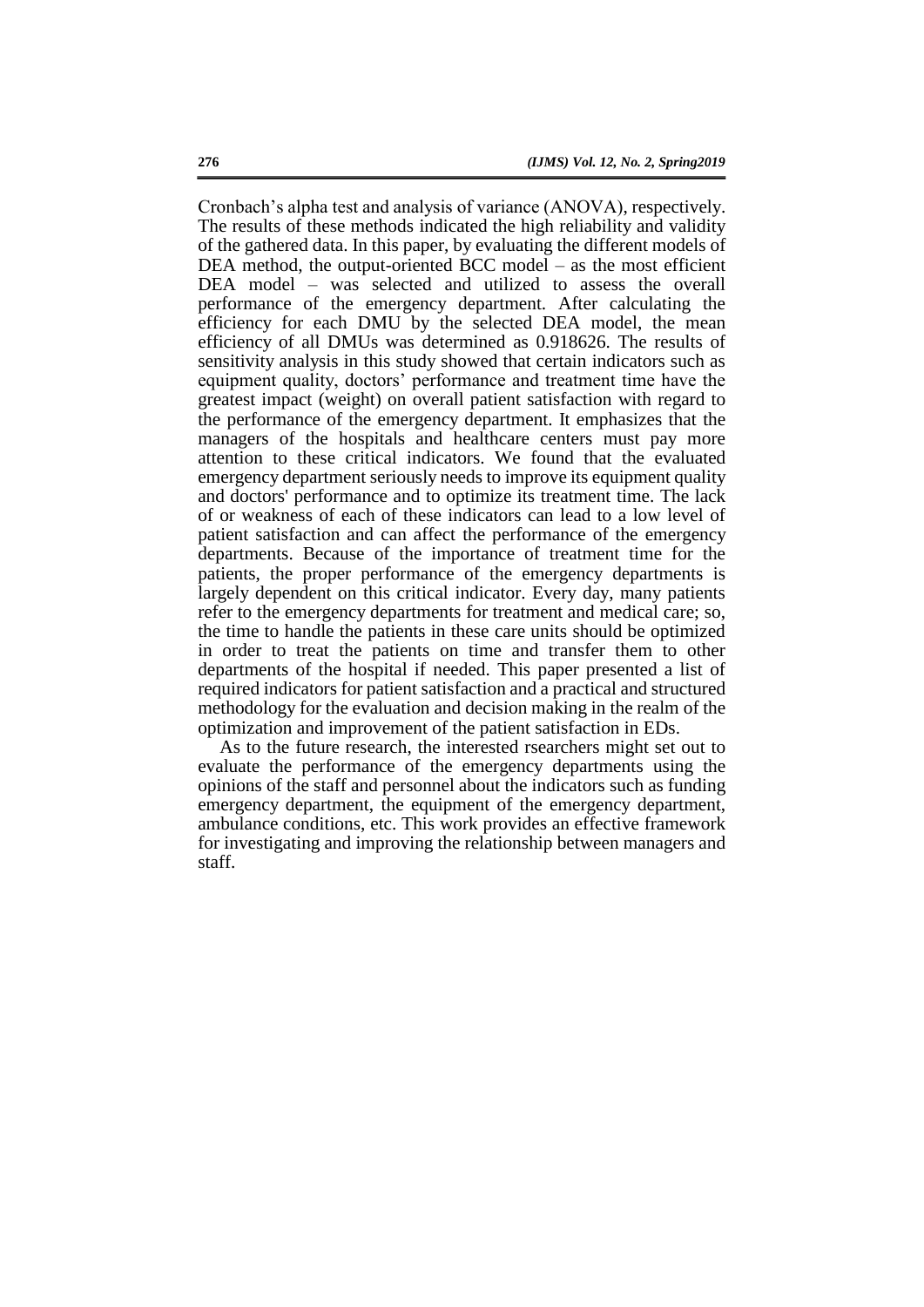## **References**

- Abo-Hamad, W., & Arisha, A. (2013). Simulation-based framework to improve patient experience in an emergency department. *European Journal of Operational Research, 224*(1), 154-166.
- Al-Refaie, A., Fouad, R. H., Li, M.-H., & Shurrab, M. (2014). Applying simulation and DEA to improve performance of emergency department in a Jordanian hospital. *Simulation Modelling Practice and Theory,* 41, 59-72.
- Athanassopoulos, A., & Gounaris, C. (2001). Assessing the technical and allocative efficiency of hospital operations in Greece and its resource allocation implications. *European Journal of Operational Research, 133*(2), 416-431.
- Azadeh, A., Ghaderi, S., Anvari, M., Izadbakhsh, H., Rezaee, M. J., & Raoofi, Z. (2013). An integrated decision support system for performance assessment and optimization of decision-making units. *The International Journal of Advanced Manufacturing Technology, 66*(5-8), 1031-1045.
- Azadeh, A., Saberi, M., Moghaddam, R. T., & Javanmardi, L. (2011). An integrated data envelopment analysis–artificial neural network–rough set algorithm for assessment of personnel efficiency. *Expert Systems with Applications, 38*(3), 1364-1373.
- Banker, R. D., Charnes, A., & Cooper, W. W. (1984). Some models for estimating technical and scale inefficiencies in data envelopment analysis. *Management science, 30*(9), 1078-1092.
- Boudreaux, E. D., d'Autremont, S., Wood, K., & Jones, G. N. (2004). Predictors of emergency department patient satisfaction: stability over 17 months. *Academic Emergency Medicine, 11*(1), 51-58.
- Boudreaux, E. D., & O'Hea, E. L. (2004). Patient satisfaction in the emergency department: A review of the literature and implications for practice. *The Journal of emergency medicine, 26*(1), 13-26.
- Charnes, A., Cooper, W. W., & Rhodes, E. (1979). Measuring the efficiency of decision-making units. *European Journal of Operational Research, 3*(4), 339-338.
- Draper, M., Cohen, P., & Buchan, H. (2001). Seeking consumer views: What use are results of hospital patient satisfaction surveys? *International journal for quality in health care, 13*(6), 463-468.
- Fiallos, J., Patrick, J., Michalowski, W., & Farion, K. (2017). Using data envelopment analysis for assessing the performance of pediatric emergency department physicians. *Health care management science, 20*(1), 129-140.
- Gibbons, C., Singh, S., Gibbons, B., Clark, C., Torres, J., Cheng, M. Y., . . . Armstrong, A. W. (2018). Using qualitative methods to understand factors contributing to patient satisfaction among dermatology patients: A systematic review. *Journal of Dermatological Treatment, 29*(3), 290-294.
- Grosskopf, S., & Valdmanis, V. (1993). Evaluating hospital performance with casemix-adjusted outputs. *Medical Care, 31*(6), 525-532.
- Gul, M., Celik, E., Gumus, A. T., & Guneri, A. F. (2016). Emergency department performance evaluation by an integrated simulation and interval type-2 fuzzy MCDM-based scenario analysis. *European Journal of Industrial Engineering, 10*(2), 196-223.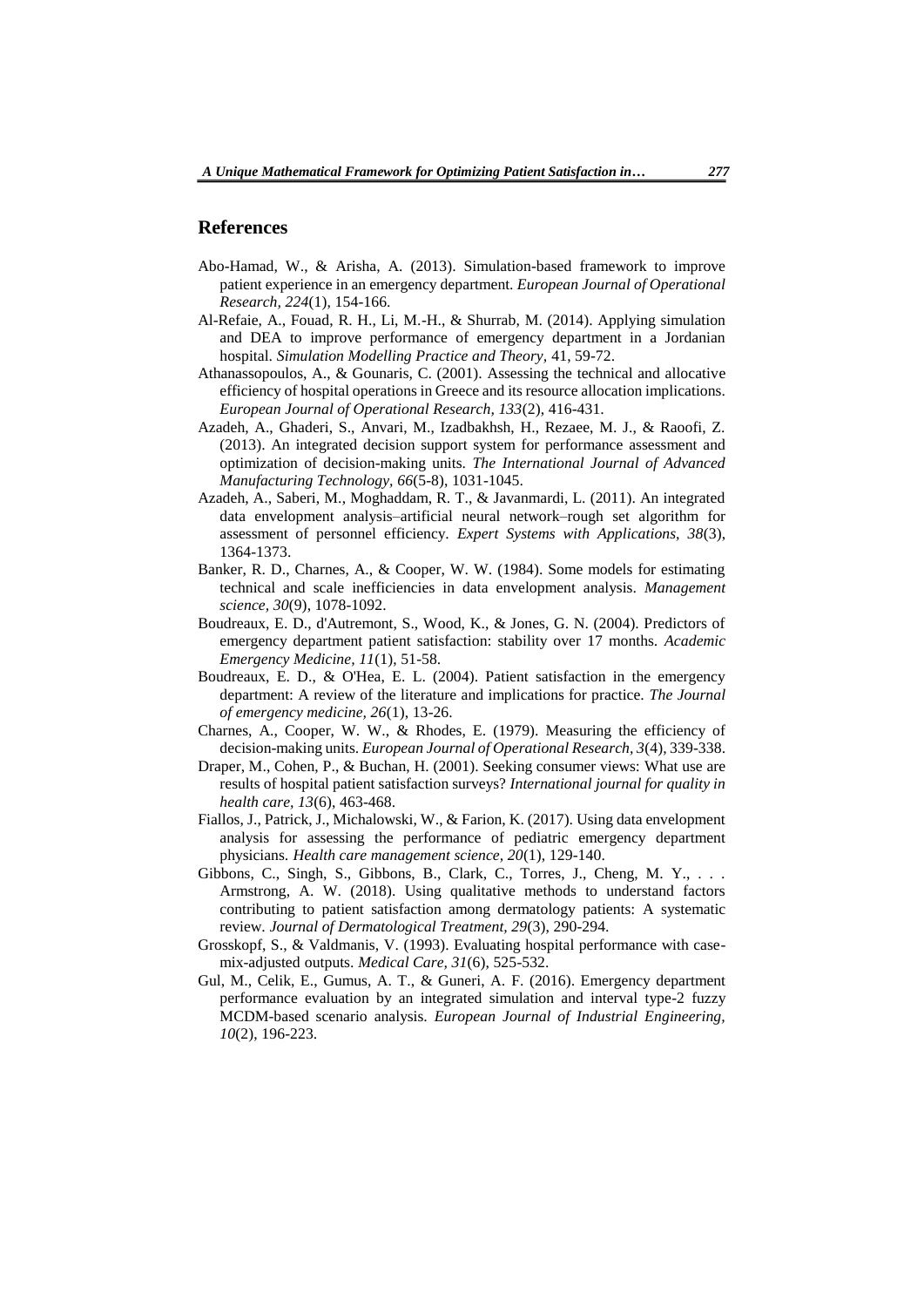- Gupta, D., Rodeghier, M., & Lis, C. G. (2013). Patient satisfaction with service quality in an oncology setting: Implications for prognosis in non-small cell lung cancer. *International journal for quality in health care, 25*(6), 696-703.
- Halkos, G. E., & Tzeremes, N. G. (2011). A conditional nonparametric analysis for measuring the efficiency of regional public healthcare delivery: An application to Greek prefectures. *Health policy, 103*(1), 73-82.
- Hall, M. F., & Press, I. (1996). Keys to patient satisfaction in the emergency department: Results of a multiple facility study. *Journal of Healthcare Management, 41*(4), 515.
- Harrison, J. P., Coppola, M. N., & Wakefield, M. (2004). Efficiency of federal hospitals in the United States. *Journal of Medical Systems, 28*(5), 411-422.
- Heiberger, R. M., & Neuwirth, E. (2009). R through Excel: A spreadsheet interface for statistics, data analysis, and graphics. *New York: Springer*, 323-330.
- Hollingsworth, B. (2003). Non-parametric and parametric applications measuring efficiency in health care. *Health care management science, 6*(4), 203-218.
- Hussey, P. S., De Vries, H., Romley, J., Wang, M. C., Chen, S. S., Shekelle, P. G., & McGlynn, E. A. (2009). A systematic review of health care efficiency measures. *Health services research, 44*(3), 784-805.
- Kol, E., Arıkan, F., İlaslan, E., Akıncı, M. A., & Koçak, M. C. (2018). A quality indicator for the evaluation of nursing care: Determination of patient satisfaction and related factors at a university hospital in the Mediterranean Region in Turkey. *Collegian, 25*(1), 51-56.
- Kounetas, K., & Papathanassopoulos, F. (2013). How efficient are Greek hospitals? A case study using a double bootstrap DEA approach. *The European Journal of Health Economics, 14*(6), 979-994.
- Lertworasirikul, S., Fang, S.-C., Joines, J. A., & Nuttle, H. L. (2003). Fuzzy data envelopment analysis (DEA): A possibility approach. *Fuzzy Sets and Systems, 139*(2), 379-394.
- Li, J., Wang, P., Kong, X., Liang, H., Zhang, X., & Shi, L. (2016). Patient satisfaction between primary care providers and hospitals: A cross-sectional survey in Jilin province, China. *International journal for quality in health care, 28*(3), 346-354.
- Luscombe, R., & Kozan, E. (2016). Dynamic resource allocation to improve emergency department efficiency in real time. *European Journal of Operational Research, 255*(2), 593-603.
- Mitropoulos, P., Mitropoulos, I., & Sissouras, A. (2013). Managing for efficiency in health care: The case of Greek public hospitals. *The European Journal of Health Economics, 14*(6), 929-938.
- Nazari-Shirkouhi, S., & Keramati, A. (2017). Modeling customer satisfaction with new product design using a flexible fuzzy regression-data envelopment analysis algorithm. *Applied Mathematical Modelling*, *50*, 755-771.
- Newcomb, P., Wilson, M., Baine, R., McCarthy, T., Penny, N., Nixon, C., & Orren, J. (2017). Influences on Patient Satisfaction Among Patients Who Use Emergency Departments Frequently for Pain-Related Complaints. *Journal of Emergency Nursing, 43*(6), 553-559.
- O'Neill, L., Rauner, M., Heidenberger, K., & Kraus, M. (2008). A cross-national comparison and taxonomy of DEA-based hospital efficiency studies. *Socio-Economic Planning Sciences, 42*(3), 158-189.